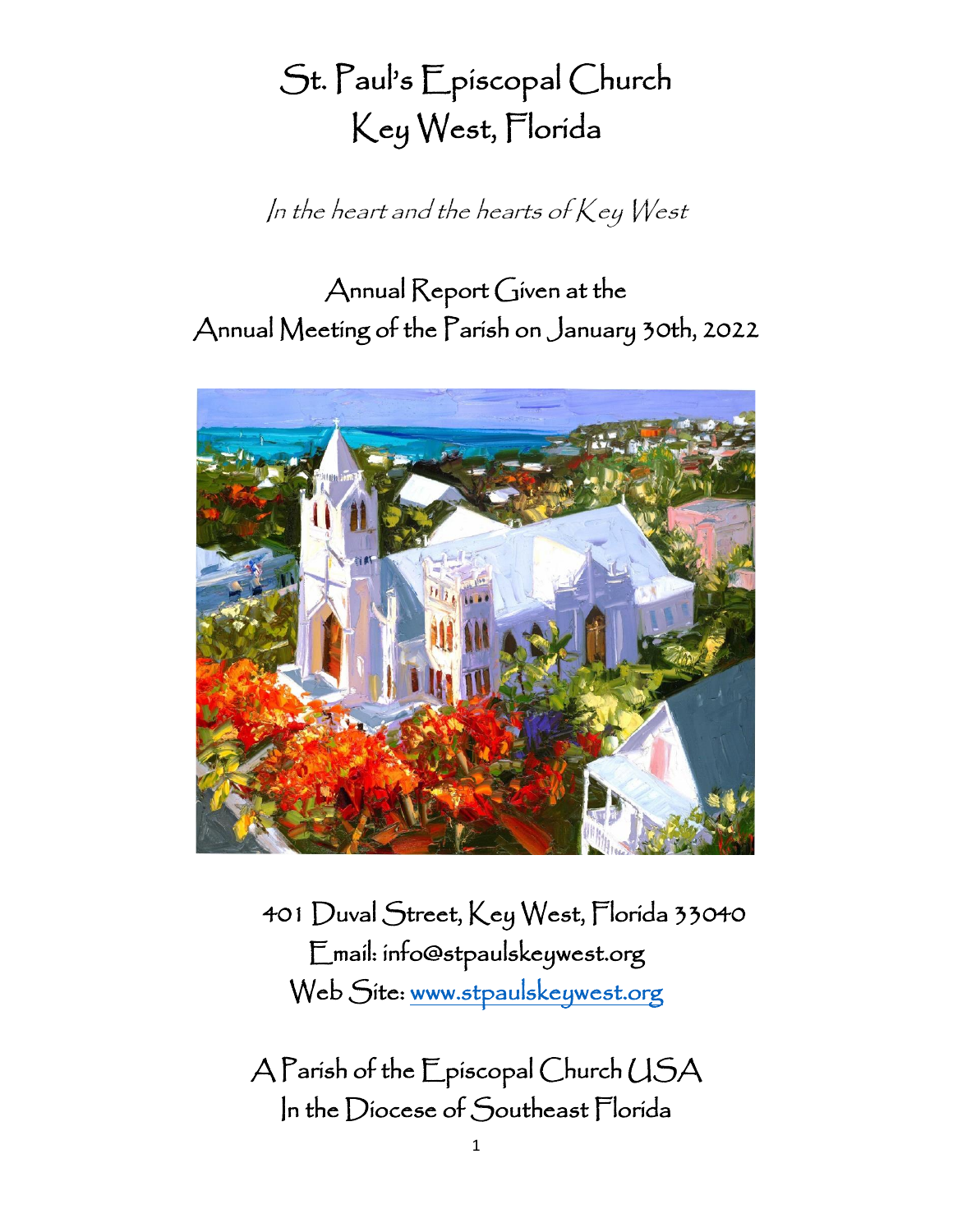## **Table of Contents**

| <b>Agenda for the Annual Meeting 2022</b>             | $\mathbf{3}$     |
|-------------------------------------------------------|------------------|
| <b>Generally Accepted Terms and Definitions</b>       | 4                |
| <b>Pertinent Sections of the Bylaws for Elections</b> | 5                |
| Draft of the January 31, 2021, Annual Meeting Minutes | 5                |
| <b>Cherry and Watson Music Fund Report</b>            | 8                |
| <b>Damascus Fund Report</b>                           | 9                |
| <b>Memorial Foundation Report</b>                     | $\boldsymbol{9}$ |
| <b>Memorial Foundation Financial Report</b>           | 10               |
| <b>Altar Guild Report</b>                             | 11               |
| <b>2021 Financial Summary</b>                         | 12               |
| <b>Adopted Budget for 2022</b>                        | 13               |
| <b>Sacred Ground</b>                                  | 16               |
| <b>Education for Ministry (EFM)</b>                   | 17               |
| <b>Junior Warden's Report</b>                         | 17               |
| <b>Senior Warden's Report</b>                         | 18               |
| <b>Director of Music's Report</b>                     | <b>20</b>        |
| <b>Rector's Report</b>                                | 21               |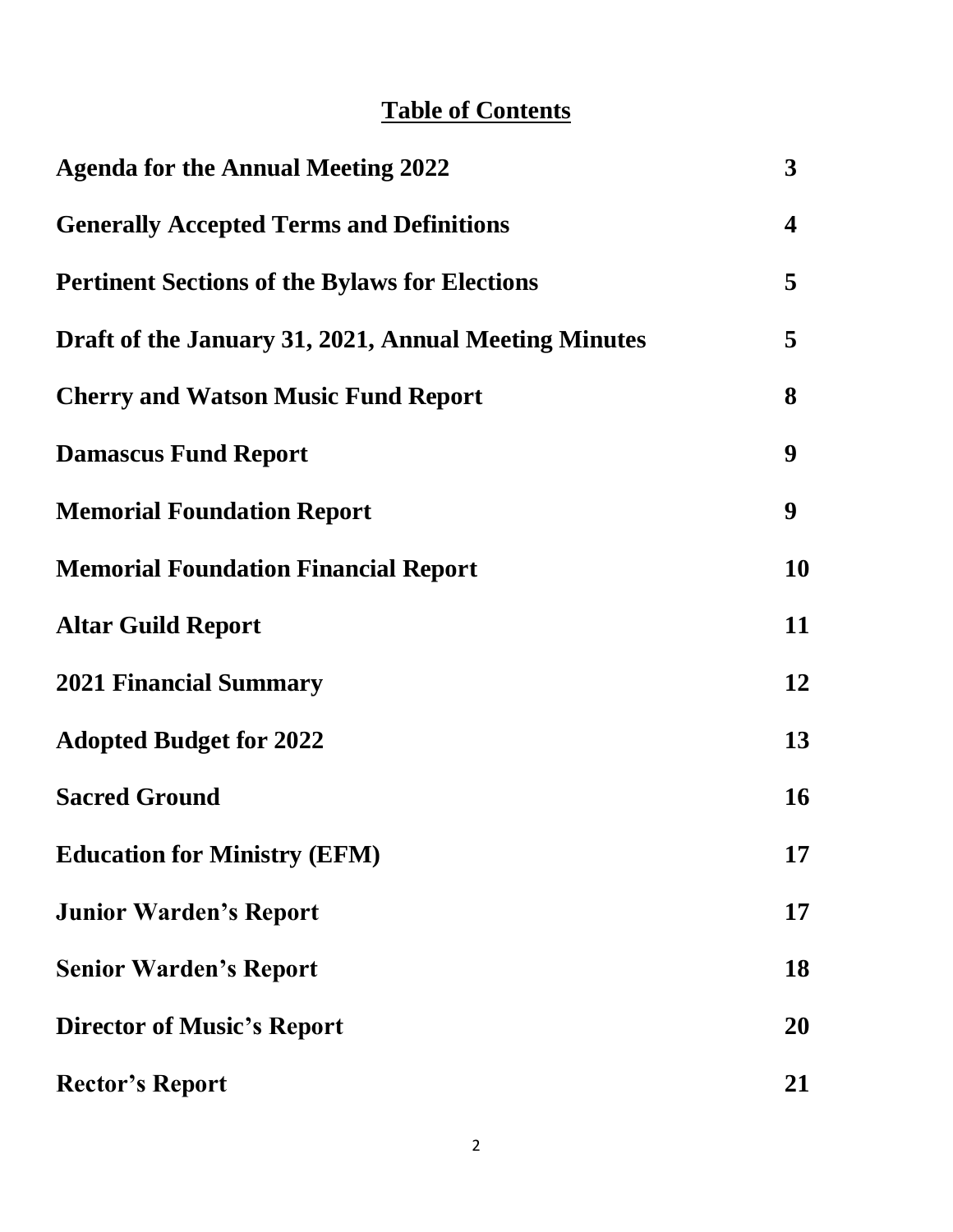#### **St. Paul's Episcopal Church Annual Meeting, January 30, 2022**

#### **Agenda**

#### **Call to order and Opening prayer**

Welcome and appointment of Judy Sandground as Clerk.

#### **Certification of a Quorum by the clerk**

#### **Elections:**

Nominations from the floor, if any, for positions to be filled by elections Vestry members (elect 3 for three-year terms to fill the position of the retiring members.) Vestry nominees: **Susanne Woods, Clare Keller, Wendy Niven** Diocesan convention delegate: (elect 1 for a two-year term) Vestry recommendation for delegate: **Tom Keller** Memorial Foundation re-elections: John Sangston and Randy Acevedo

#### **Continue agenda until members, delegates, and trustees are determined.**

#### **Acceptance of the January 2021 Annual Meeting minutes to be filed**

**Finance and Budget – Dave Eyer, Treasurer** 2021 Final Report 2022 Budget as Approved by the Vestry at the December 2021 meeting.

#### **Acknowledgment of and Listing of Reports in Annual Meeting Publication to be Filed by title and posted electronically.**

**Sacred Ground – Susanne Woods**

**Senior Warden's Comments**

**Open Microphone** – opportunity for parishioners' additional comments, questions, suggestions, and thanks

**Rector's Remarks**

**Closing Prayer**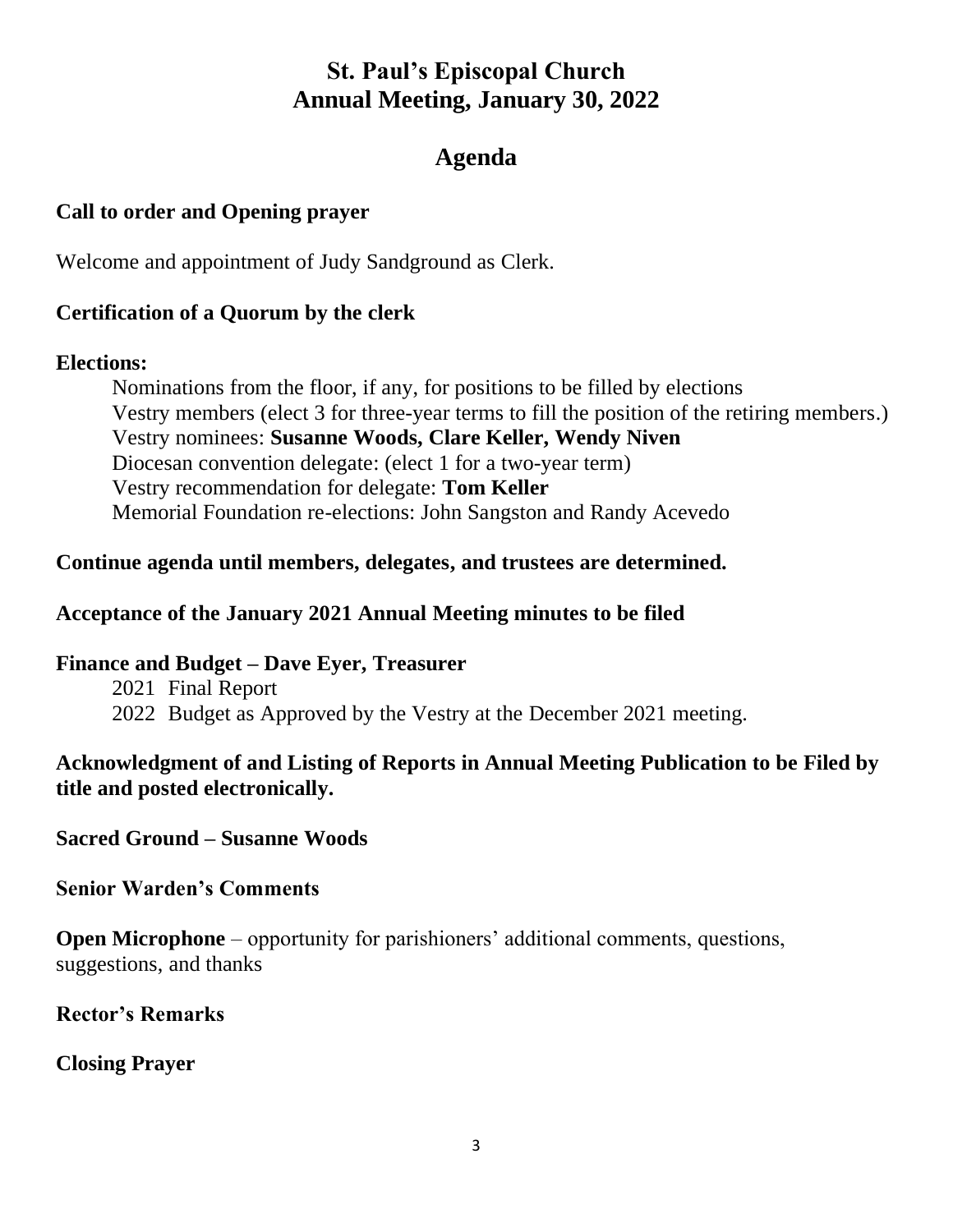## **Generally accepted terms and definitions used in The Episcopal Church and the Episcopal Diocese of Southeast Florida**

*Annual Convention of the Diocese*: The annual gathering of lay delegates elected from each parish and all active clergy. It is presided over by the Bishop and adopts a budget as well as setting priorities for the Diocese.

*Cannons*: The duly adopted "statutes" comprising the "Church law" of a Diocese or of The Episcopal Church. Canons are adopted by the Diocese at Annual Council and by The Episcopal Church at General Convention. "Canon" is also an employee of the Diocese who is responsible for a department (i.e., "*Canon for Christian Formation and Ministry*." A canon's formal title is: "*The Rev. Canon*." "*The Canon to the Ordinary*" is a Canon who reports directly to the Bishop and who functions as something of a cross between a Chief of Staff and Chief Operating Officer for the Diocese. "Ordinary" refers to the Bishop, from the same root word as "ordain.")

**Deanery:** Deaneries are geographical areas, each of which is presided over by a Dean elected by delegates to convention in each deanery and/or nominated by the Bishop. Deaneries are charged with mission development in their area, building networks of support for clergy and laity, and providing shared worship and educational opportunities.

**Parish**: Theologically, Parishes are an extension of the ministry of the Bishop and the Diocese. All the parishes, missions, congregations, and parochial schools in the Diocese of Southeast Florida comprise "The Diocese of Southeast Florida" and are connected and interrelated. All parish property is held in Trust for the Diocese of Southeast Florida (both real estate and financial resources) in the event of alienation from the Diocese of Southeast Florida.

**Designated funds**: are funds given by parishioners for specific for purposes within a parish (e.g., organ fund, etc.). As such, designated funds are not included in diocesan assessments.

**Tax status:** The Episcopal Church has been determined to be exempt from federal income tax as an organization described in Section 501(c)(3) of the Internal Revenue Code of 1954.

**Member** *(Church/Parish):* A person who has received the Sacrament of Holy Baptism with water in the name of the Father, and of the Son, and of the Holy Spirit, and whose baptism in the Parish or elsewhere has been duly recorded in the Parish Register, and whose membership has not been terminated as provided in terms below, is a member of this Parish and the Church.

**Communicant:** A member of the Episcopal Church who receives Holy Communion in this Church at least three times a year is a Communicant of this Church.

**Communicant in Good Standing:** A Communicant who regularly attends corporate worship unless for good cause he or she is prevented from doing so and who faithfully works, prays and gives toward the Church's own work is a Communicant in Good Standing. Regularity at attendance is defined as readily recognized by many within the congregation as more present at worship than absent. The Rector shall determine who is a communicant in good standing in a manner consistent with Whole-Church and Diocesan Canons subject to appeal to the Bishop. A Communicant in Good Standing is the norm for election to Vestry, appointment as Treasurer, election to diocesan convention, selection as a committee chair, election and serving on boards of trustees of funds associated with the local church.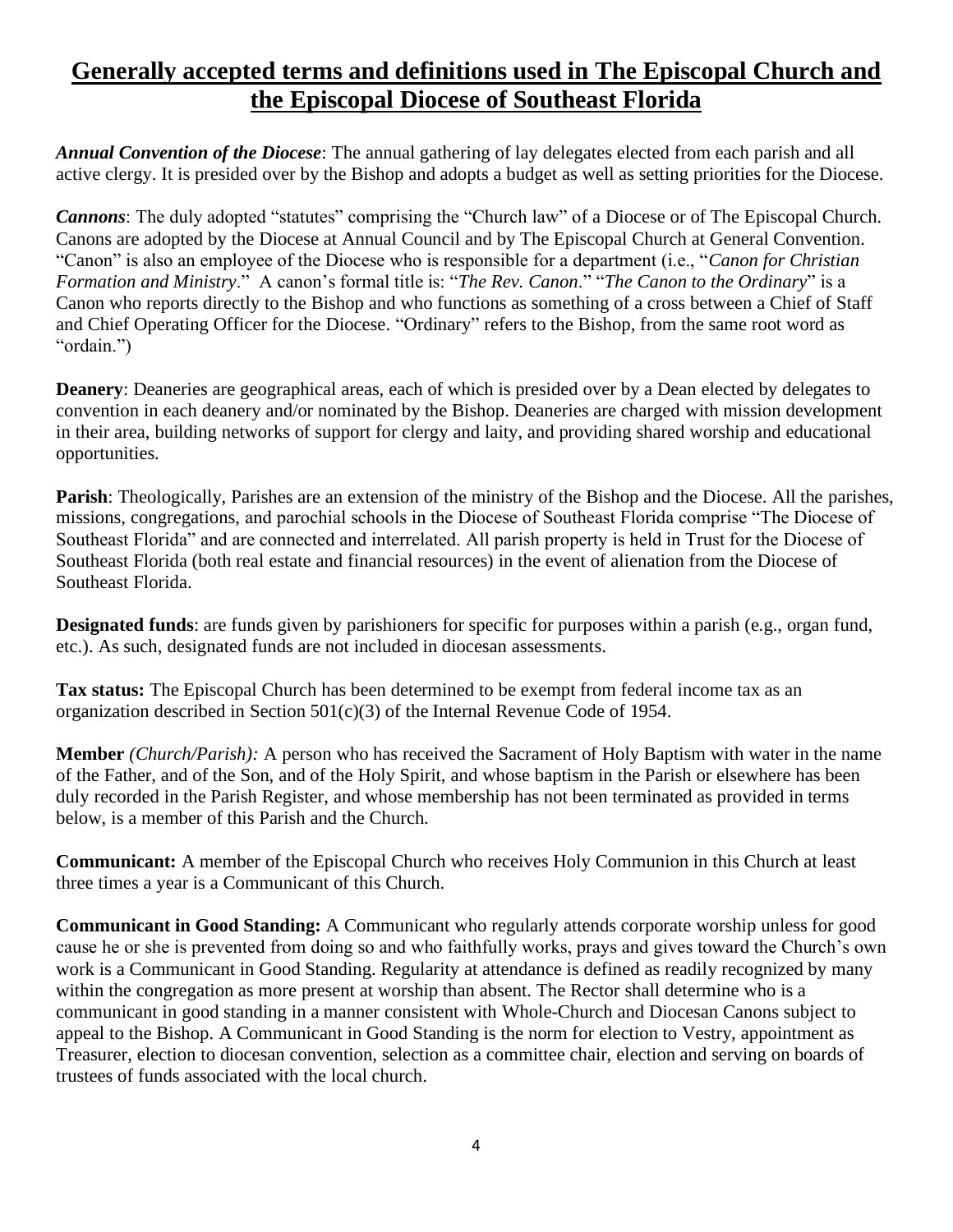**Termination of Voting Rights and/or Membership:** Ecclesiastical censure pronounced against any member of the Parish, according to discipline of The Episcopal Church in the United States of American shall, ipso facto, terminate such member's voting rights in this Parish. Membership in the Parish shall terminate if the member withdraws, transfers to another congregation, or ceases to possess the qualifications for membership as set forth in the Whole-Church and Diocesan Canons. No member may assign or transfer a membership or any right arising therefrom to another person.

## **Pertinent sections from the Bylaws of St. Paul's Church**

- Section 2. Voting Voting shall be by written ballot with no proxies permitted. The polls shall be kept open for at least one-half hour from the closing of the nomination. Each Elector of the Parish shall be entitled to one vote for each office and no votes cast at the Annual Meeting shall be necessary to elect Vestry Members and Lay Delegates to the Diocesan Convention. In the case of a tie vote or failure to elect, further ballots shall be taken until an election is achieved. If no election is achieved after three ballots, the person receiving the least votes shall be taken until an election is achieved. The Electors may, by unanimous consent, suspend the provisions of this Section 2 and authorize the presiding Secretary to cast all votes for one or more specified candidates.
- Section 3. Challenge A challenge of procedure or qualification is allowed. If the election results are challenged, the Secretary of the Annual Meeting shall record it and its cause. A challenge which would have changed the results of an election may be referred to the Bishop. The decision of the Bishop shall be final.

## **Draft of the January 31, 2021, Annual Meeting Minutes**

Senior Warden Ray Warren called the Annual Meeting to Order with an opening prayer at 9:50 AM

The first order of business was the appointment of a Clerk for the meeting and certification of a quorum.

Wendy Niven was appointed clerk; with roll taken by the Ushers showing 30 in attendance in the Nave with an additional 17 parishioners attending via Zoom, the Clerk certified the existence of a Quorum.

The Second order of Business was elections. The first elections were to the Vestry. The Vestry is composed of 9 members, who each serve 3-year terms. The class of 2021 comprises Lonnie Gordon, Joseph Lyles, and Perry Hodies. As Perry was elected to fill an unexpired term, he is eligible for re-election to a full 3-year term. The Vestry Slate for terms expiring in 2024 is Holle Campbell, Perry Hodies, and Dean Warden. Sr. Warden Ray Warren called for nominations from the floor; hearing none, he called for a motion for the nominations to be closed. Greta Ford motioned for the nominations to be closed, seconded by Tom Keller. The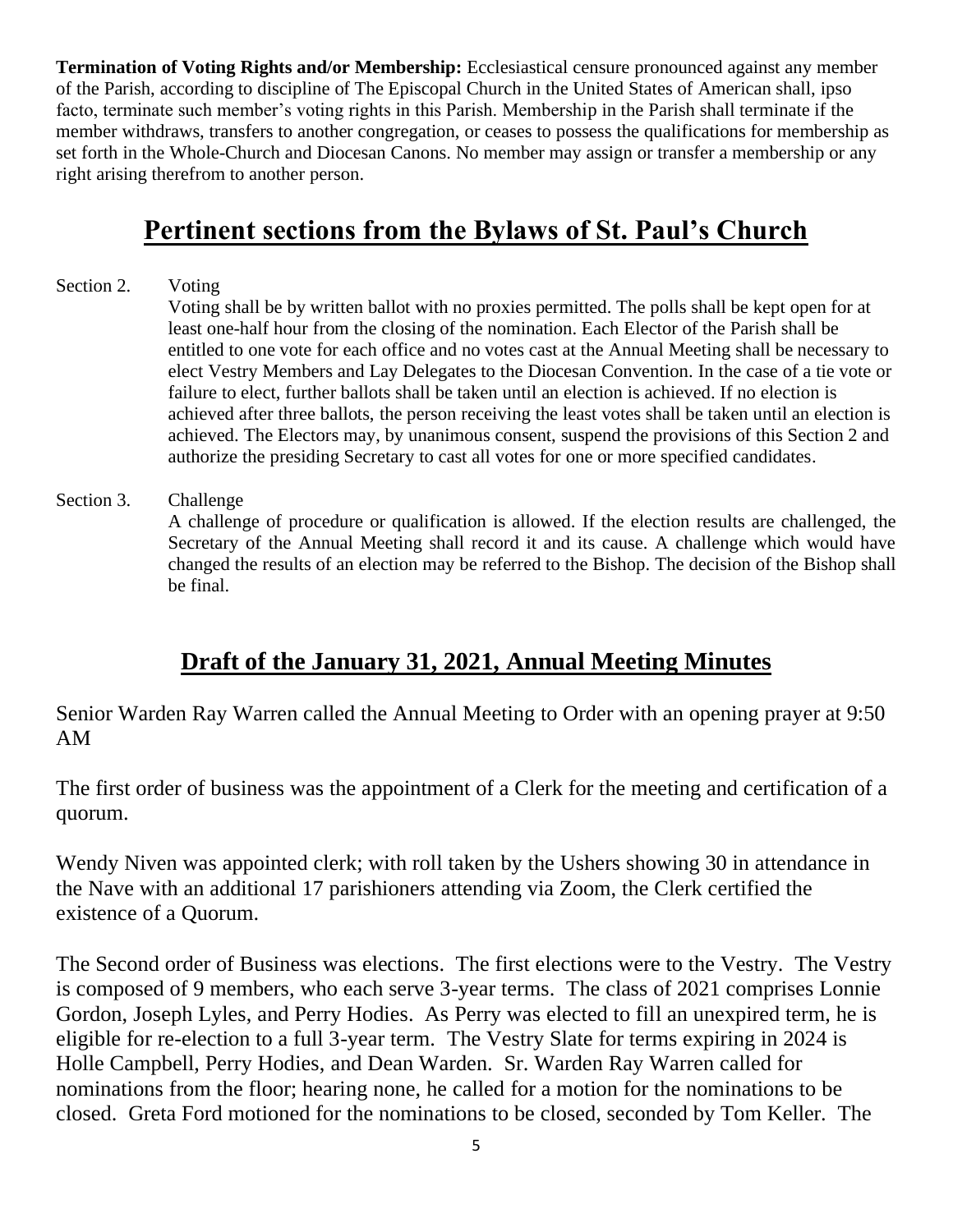motion passed by acclamation. The Senior Warden called for a vote on the nominations; the motion passed by acclamation. Ray Warren welcomed the new members to the Vestry and thanked the outgoing members for their service.

Ray Warren described the process for electing Delegates to the Diocesan Convention. Each parish has 2 Delegates, who attend the annual Convention, as well as any meetings called through the Diocese during their tenure. The term of Donald Curry, who has served as a Delegate several times over the years, is expiring. The Vestry voted to nominate Lilla Whiteside to replace him as Delegate for a 2-year term. (Ray also noted that the second Delegate is Susanne Woods.) Ray called for nominations from the floor; hearing none, he called for a motion to close nominations. The motion was made by Tom Keller and seconded by Susanne Woods. The motion to close nominations and accept Lilla Whiteside as Delegate passed by acclamation.

Ray also discussed the need for an alternate delegate in the case one of the delegates was unable to attend the convention. The Vestry nominated Wendy Niven as alternate delegate; her selection passed by acclamation.

Memorial Foundation. Ray noted that the terms of two members of the Memorial Foundation were expiring; the Foundation recommended that these two members, Donald Curry and Isabelle Steinkamp, be re-appointed to serve a three-year term. Ray called for nominations from the floor; hearing none, he called for a motion to close nominations. Donald Curry moved to close nominations, seconded by Perry Hodies. The motion passed, and the re-appointments were approved by acclamation.

The next item of business was approval of the Minutes from the January 19, 2020 Annual Meeting of St. Paul's. The Senior Warden called for any changes or corrections to the minutes as presented. It was noted that the time of the meeting as presented in the Annual Meeting packet showed 1:15 AM, rather than 11:15 AM. With this change made, the Minutes were accepted by acclamation.

In order to reduce the amount of time needed for the in-person session in compliance with COVID safety precautions, the Senior Warden dispensed with the reading of the reports contained within the Annual Meeting Packet except for the presentation of the budget for the next Fiscal Year. He noted that the budget is approved by the Vestry at its January meeting but is presented to the congregation at the annual meeting. He invited Dave Eyer, Treasurer, to the podium to discuss the budget. Dave presented the highlights of the budget, noting that while the prior fiscal year was difficult, St. Paul's was able to maintain operations and meet its obligations. Dave discussed the three foundations within St. Paul's which manage the endowments that help maintain church operations, in addition to pledges and donations. Those three are the Memorial Foundation (which has historically supported the very large insurance premium, as well as funding improvements to the church building, itself); the Damascus Fund, which supports the operating budget, and the Cherry and Watson fund, which supports the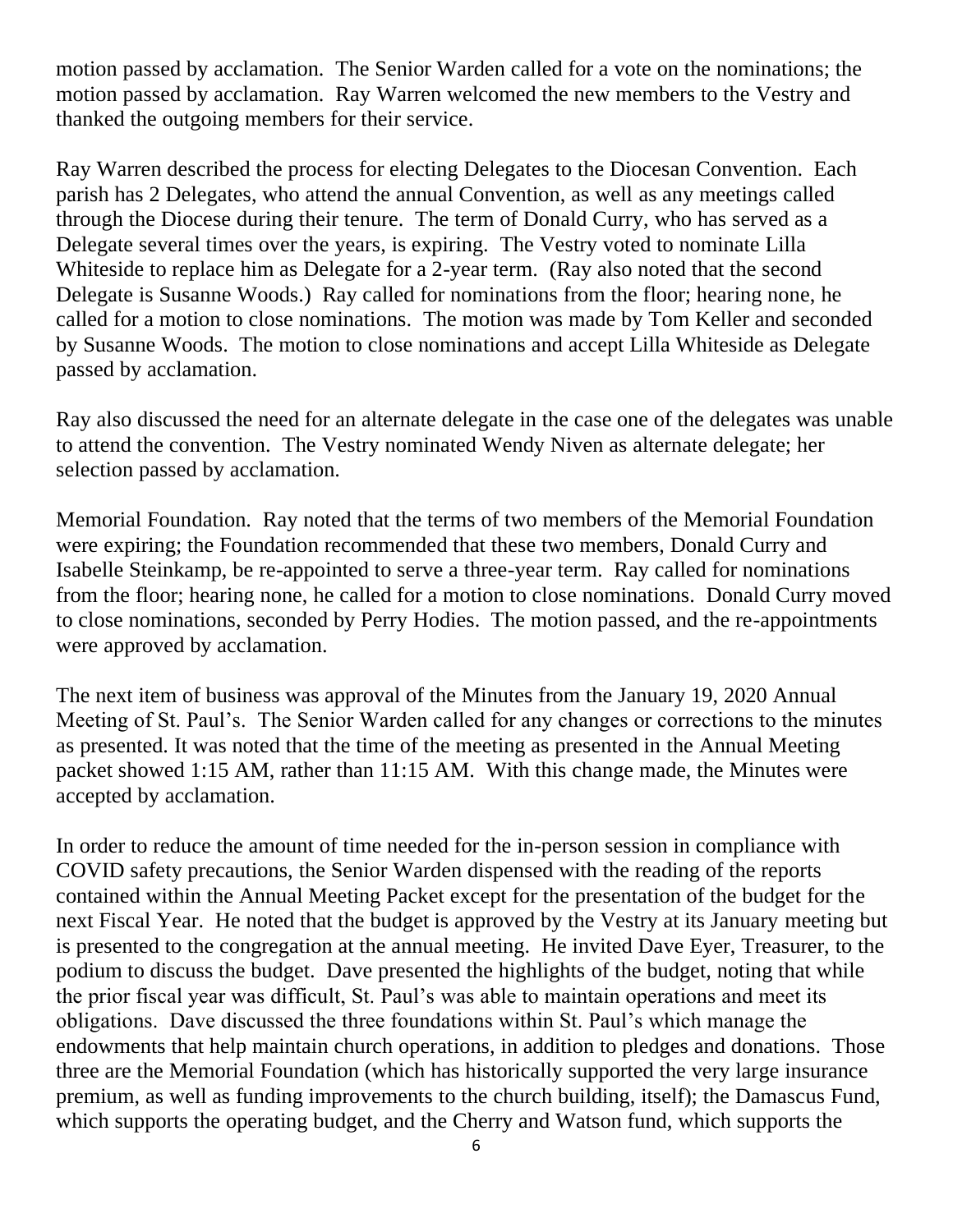music programs. He noted that these three endowments are budgeted to provide \$118,000 in FY 2021; they provided \$108,000 in fiscal 2020. He also noted that the Vestry was hopeful that fundraisers such as Fantasy Fest would again be possible this year. He also noted that the Diocesan apportionment had increased, based on an exceptional year in 2019.

Dave also addressed the additional expenses outlined in the budget: business expenses (including office expenses), Rector Search expenses (including the anticipated moving expenses), and the TRUE Fund, which has been particularly active this year because of the effects of the pandemic on the community. He noted that this fund is "in/out" as the money donated is all given to meet special needs in our community.

Dave called for questions; hearing none, the meeting was turned back over the Ray Warren for discussion of the proposed By-Law change, which would allow for electronic meetings in the case of natural disaster or other emergencies. This would amend the requirement that certain meetings be held in person and would allow the operations of the Church to continue under circumstances such as the epidemic. He called for a motion to accept the By-law changes; it was moved by Joseph Lyles and seconded by Dean Warden to accept the proposed changes. Hearing no discussion, Ray called for the question; the motion passed by acclamation. Ray then indicated that these would be forwarded to the Bishop's office for approval.

Before calling for a motion to adjourn, Ray asked if there were any other questions, comments, or discussion. Greta Ford, Junior Warden, spoke up to thank Ray for his leadership and efforts as Senior Warden during this very difficult year.

Ray thanked the parish members for all the work members have done to support St. Paul's over the past year, both physical and financial. He noted that there are a number of projects still to be funded in order to repair and recondition the church building. He noted the efforts of volunteers in maintaining the grounds, improving, and repairing the church buildings, and their commitment in supporting the work of St. Paul's.

Ray called for a motion to adjourn: The motion was made by Tom Keller and seconded by Joseph Lyles. All affirmed.

Ray closed the meeting at 10:20 with a prayer.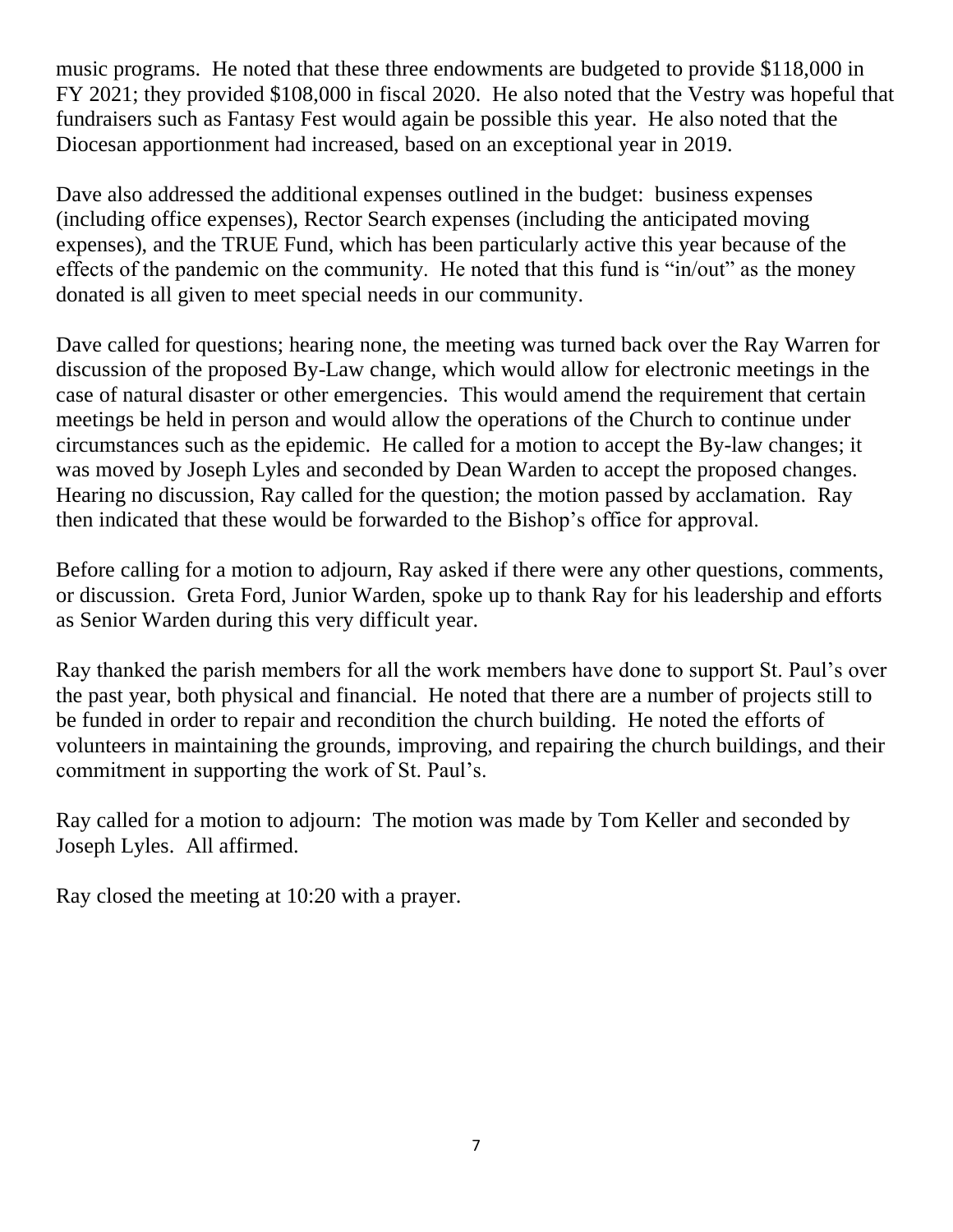#### **Cherry and Watson Music Fund- Year End 2021**

| Initial Balance: Dec 03, 1992 |                   |          | \$338,019.29 |
|-------------------------------|-------------------|----------|--------------|
| Dec 31, 2014 Balance          | 2014 Disbursement | \$18,000 | \$429,274.34 |
| Dec 31, 2015 Balance          | 2015 Disbursement | \$18,000 | \$392,257.49 |
| Dec 31, 2016 Balance          | 2016 Disbursement | \$18,000 | \$406,827.04 |
| Dec 31, 2017 Balance          | 2017 Disbursement | \$18,000 | \$447,912.52 |
| Dec 31, 2018 Balance          | 2018 Disbursement | \$18,000 | \$389.347.89 |
| Dec 31, 2019 Balance          | 2019 Disbursement | \$18,000 | \$446,688.37 |
| Dec 31, 2020 Balance          | 2020 Disbursement | \$18,000 | \$467,529.26 |
| Dec 31, 2021 Balance          | 2021 Disbursement | \$18,000 | \$516,611.07 |

The Cherry and Watson Music Fund was established by the St Paul's Church Vestry in 1992 with funds provided by deceased parishioners James W Cherry and Robert O Watson to provide financial assistance for the St Paul's Music program for all time. There can be no invasion of the initial principal. If economic conditions cause the account balance to fall below the initial balance in 1992 there can be no further disbursements to the church until the account balance exceeds the initial balance. A portion of the fund disbursement provides partial support for selected chancel choir members and the Music Director and purchase of music, choir garments etc. Since 2007 all funds have been held in a donor-advised account at the Community Foundation of the Florida Keys. Since that time, the church has received \$282,487.36 from the Cherry and Watson Music Fund. Please consider a gift for the St Paul's Church Music Program or the Cherry and Watson Music Fund.

| David D Eyer - Secretary/Trustee | Greta Philips Ford - Trustee | January 20, 2022 |
|----------------------------------|------------------------------|------------------|
|                                  |                              |                  |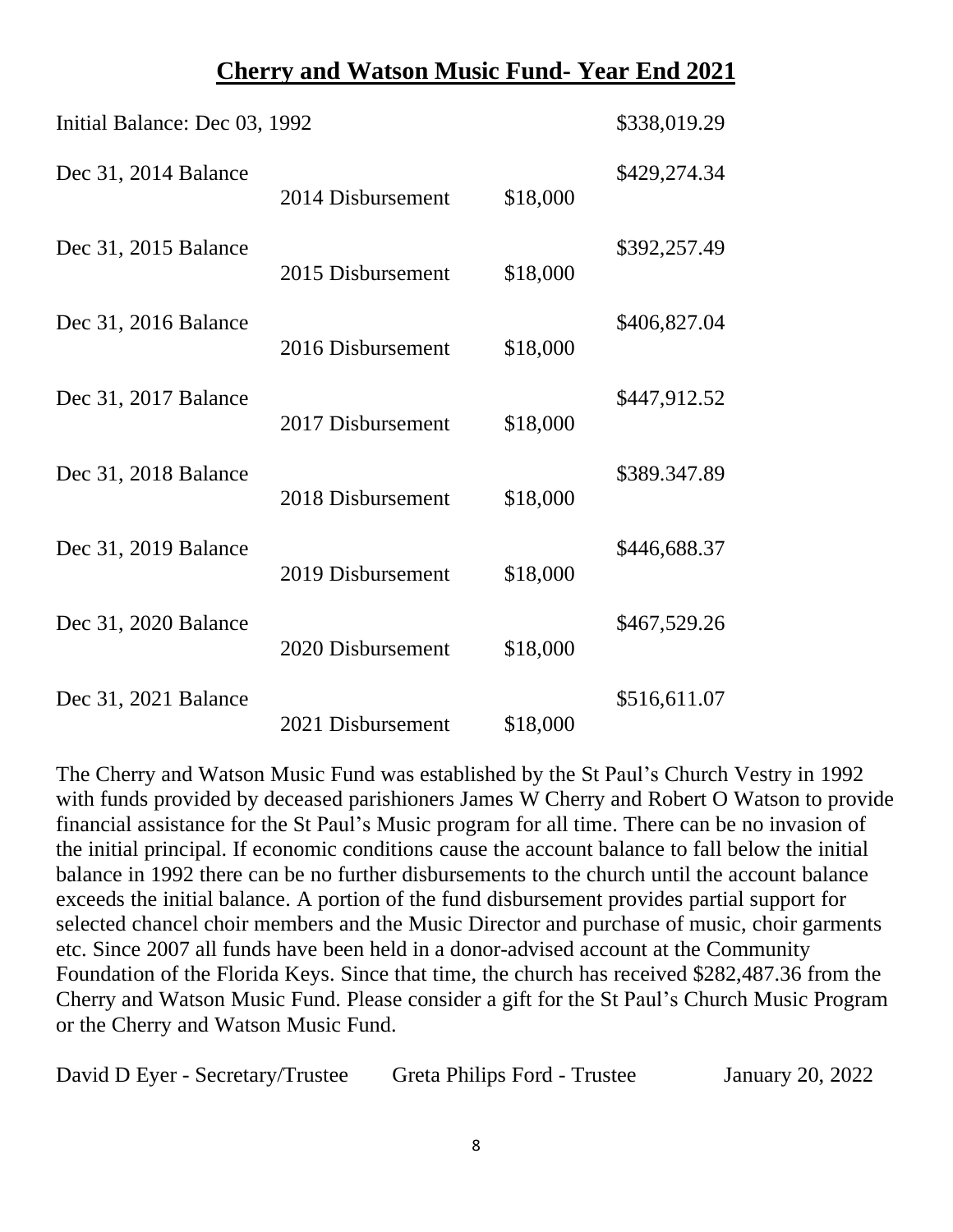## **Damascus Fund Report for 2021**

The Vestry of St. Paul's created the Damascus Fund on April 11, 2002, as an endowment fund through which returns on its investment from parishioners' contributions in cash, securities, bequests, and other property could support the operating budget of the Church. Five Directors approved by the Vestry manage the investments. The current Directors are Tom Bond, Chairman, Clare Keller, Terry Garcia, Tony Willis, and Walter Schmida. We work with a team at Charles Schwab, our broker, to select investments including both equities and fixed income. We have a telephone conference with our broker quarterly to review our portfolio and make adjustments. The team at Schwab advises us on shifts as well as take proposals from us. In September 2021, the Fund received an extremely generous endowment from the estate of Chuck Hammond. This wonderfully kind and thoughtful donation will enable the Fund to provide more annual assistance to the operating budget of St. Paul's than in past years. At the end of 2021, the Damascus Fund had total assets of \$ 2,321,697. The payout to the Church each year is dictated by the resolution that created the Fund. In general, the funds available for distribution during any one year will be limited to three percent (3.0%) of the market value of the corpus, which value is determined by computing a three-year rolling average, with the portfolio value taken at the end of the preceding twelve quarters. In those years when total investment earnings are well over 3% (as it has been the past three years), the Fund may authorize a distribution greater than 3% if principal is not invaded. The Directors decided in January 2021 to approve a payout in 2022 of \$64,000, payable in quarterly installments of \$16,000, which represents 4.5% of the average market value for the previous three years.

Respectfully submitted, Tom Bond - Chairman

### **Memorial Foundation Report for 2021**

The Memorial Foundation was founded for the preservation of the present Saint Paul's Sanctuary.

The foundation consists of the board members, Donald Curry, chairman, Isabel Steinkamp, John Sangston, Roger Sweeting Randy Acevedo

The foundation also has two board members that are up for re-election, and they are Randy Acevedo and John Sangston.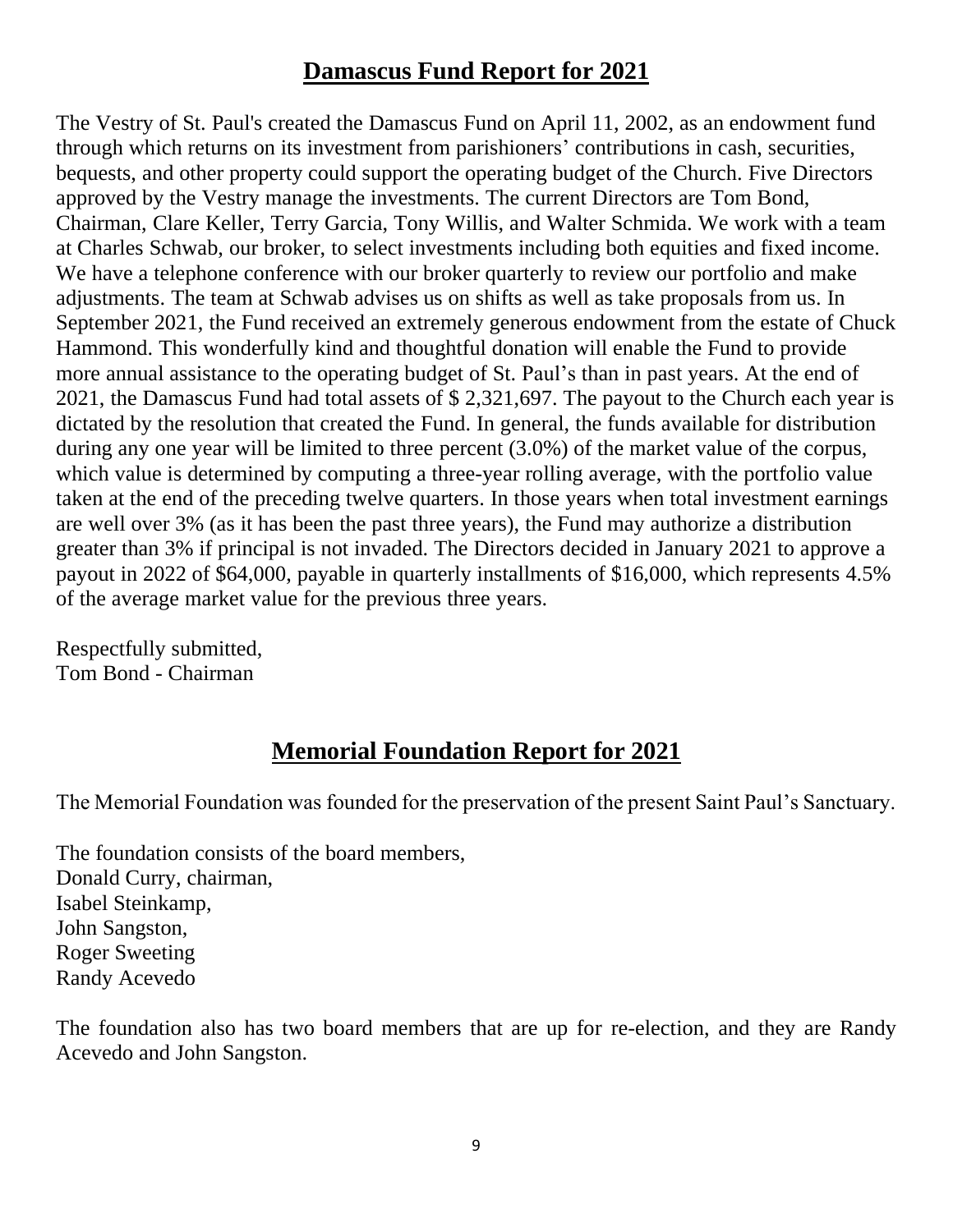The foundation has paid for the year 2021 the insurance for the church in the amount of \$62,500, and some repairs to the Sanctuary. John Sangston will give the financial report for the 2021 year.

In closing, the foundation would like to give thanks to all for the gifts received in the past year and remember if you would like to send a gift to the foundation, it should be sent to Saint Paul's Episcopal Church, 401 Duval Street Key West, Florida 33040/ Memorial Foundation.

Thank You, Donald Curry, Chairman

## **Memorial Foundation Financial Report for 2021**

The Foundation in its current form began with \$750,000 in 2016 and its purpose was to provide funds for the preservation of the Sanctuary exclusively.

The board as currently constituted agreed to pay the quarterly insurance premiums and has continued to do so throughout.

The fund consists of two parts, T. Rowe Price and Raymond James. The T. Rowe Price is the larger of the two and is invested in 9 different mutual funds diversified among various objectives and risk tolerances. The smaller fund which has been segregated under the terms of Cabrera Estate has six different mutual funds, none of which are T. Rowe Price or Raymond James funds.

Last year we paid \$62,500. Under the Prudent Man Rule, we are restricted to a maximum withdrawal of 4.5 % of the previous year's ending value. After bang-up years of 30.88% and 29.03%, we came back down to earth with a 15.03% return last year lowering our three-year average return to 24.98%. Our year-end balance was \$1,952,129.

We have set up procedures to receive gifts of stock and Qualified Charitable Contributions should one find that gifts of shares have distinct tax advantages, and we welcome any and all.

Respectfully Submitted, John Sangston Committee Member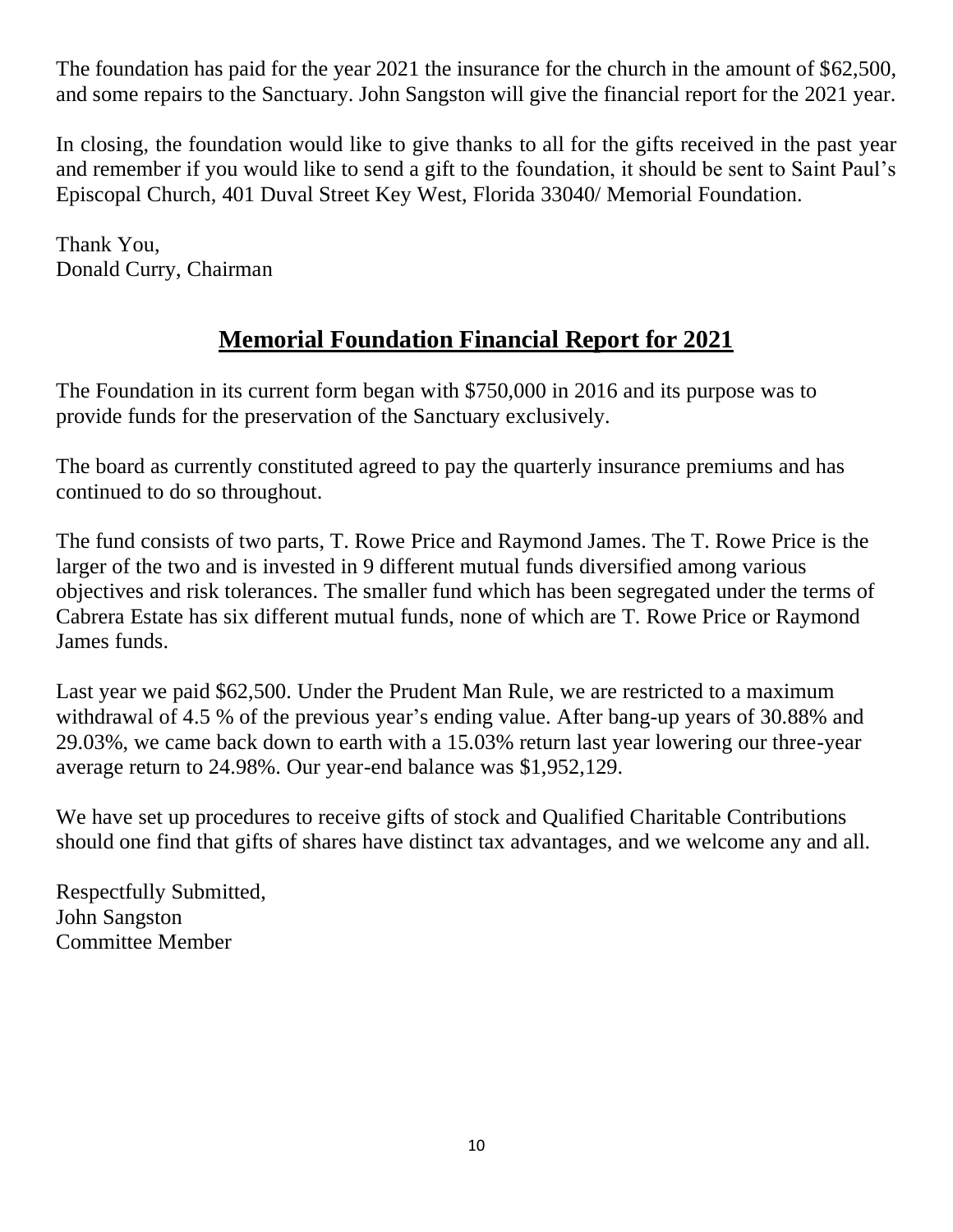## **Altar Guild Report for 2021**

The Altar Guild at St. Paul's is responsible for preparing for all liturgical services during the year, including Holy Communion, Holy Baptism, marriage, burial, confirmation, daily prayer service, healing rites, occasional services, seasonal events, and festivals.

Altar Guild members fill the candles used for services, clean and polish the brass and silver, set up for the week's services, clear the table and clean up following each service. In addition, they are responsible for ordering supplies like oil, wine, wafers, linens, and polishes. Guild members also care for the linens, including the fair linens covering the altars. Special seasons, such as Lent and Advent, call for more intensive preparation.

The Altar Guild has called on other parishioners to help polish brass, clean the altars and surrounding areas, and set up the candles for candlelight services. The Altar Guild also works to help maintain the vestments used by the priests and deacons who celebrate at our services. In 2021, parishioner and seamstress extraordinaire Lonnie Gordon, repaired one of our high altar fair linens and relined one of our historic chasubles and its associated stoles, thus giving them renewed life. Ken Bagge rebuilt and a local upholsterer recovered the liturgical color backings in the reredos behind the high altar, repairing the damage done by age and use.

This year our preparations for Christmas were especially joyous, as we planned for larger services with music and candlelight. We hope everyone noticed the return of the candelabras by the high altar! Padre Donna and Becky donated new, blue Advent candles, and our parish supplied a set of blue vestments, which helped us usher in the season. We hope to collect donations this year to augment our vestments with a new white set for our celebratory liturgies.

In 2021, the Altar Guild members were Wendy Niven, Phyllis Pita, Kim Grizzle-Malgrat, Sam Hall, Jane Burkett, Lisa Laskow, and Kitty Roberts, who rejoined us for Advent and Christmas preparations. Judy Herrick has joined the Guild as a new member this year. The Altar Guild welcomes new members as we move forward into 2022.

"Members of the Altar Guild are grateful servants; servants of God, servants of God's people, servants of the liturgy, and servants of the worship." (*The Ministry of the Altar Guild*)

Respectfully submitted, Wendy Niven January 2022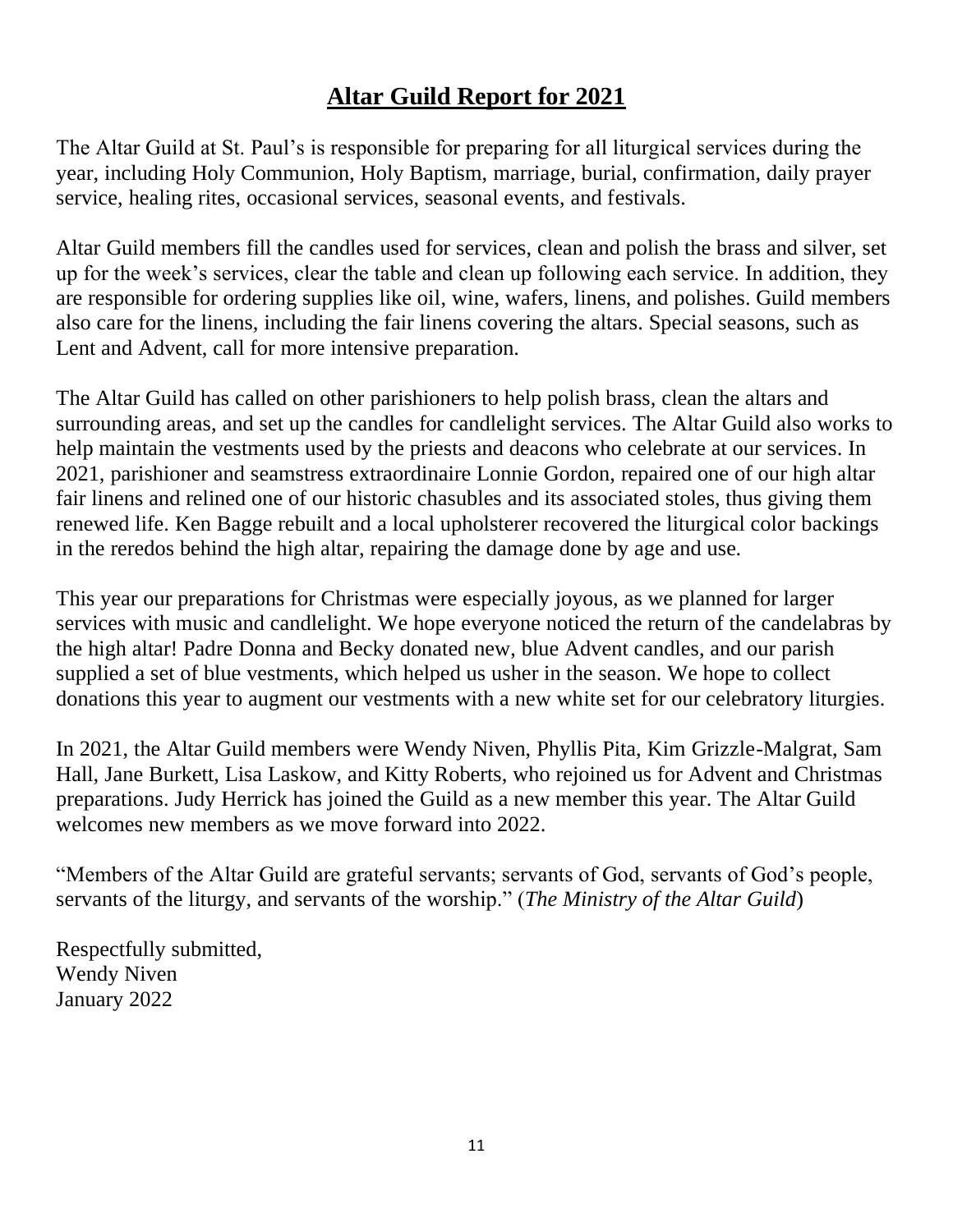#### **Financial Report- 2021 in Summary**

**2021 was another successful year financially for St Paul's Church. The Reverend Donna S Mote, PhD became the 34th Rector of St Paul's Church in June 2021.** The 2021 budget assumed the new rector would start April 1, 2021. Due to the Covid-19 Pandemic restrictions continuing beyond the expected time, gift income to the main contribution box and votives was reduced.

| From Year End 2020 Balance Sheet<br>Operating Fund: \$107,547<br>Operating Reserve: \$115,000 | From Year End 2021 Balance Sheet<br>Operating Fund: \$71,213<br>Operating Reserve: \$115,000<br>Building Restoration: \$131,544<br>SubTotal: \$317,757 |  |  |
|-----------------------------------------------------------------------------------------------|--------------------------------------------------------------------------------------------------------------------------------------------------------|--|--|
| Check Book(s) Total: $$384,359$                                                               | \$452,920<br>Check Book(s) Total:                                                                                                                      |  |  |
| From Year End Profit and Loss Statements<br>\$433,246<br>$2020$ Income:                       | $2021$ Income:<br>\$475,000                                                                                                                            |  |  |
| Income from Three Foundations<br>2020: \$108,000                                              | 2021: \$118,000                                                                                                                                        |  |  |

| Unplanned 2021 Income | SBA/PPP                    | \$37,300 |                                  |
|-----------------------|----------------------------|----------|----------------------------------|
|                       | Farned/Noel Estate\$56,000 |          |                                  |
|                       |                            |          | \$100,000 to Memorial Foundation |

Actual 2020 Expenditures: \$\$420,913 Estimated Total 2021 Expenditures: \$441,000

The Diocesan Assessment was reduced from \$84,174 in 2021 to \$61,554 for 2022.

Note: 2021 Income above includes \$56,000 from the Farned/Noel estate retained in the operating account as a reserve toward expenses known to be required in 2021 or 2022 but **not** the \$100,000 transferred to the Memorial Foundation.

#### **Special Note of Appreciation Must Go To Volunteer Sexton Ken Bagge. There were significant deferred maintenance items carried over to 2022.**

2021 Report prepared by David D Eyer, Parish Treasurer, January 21, 2022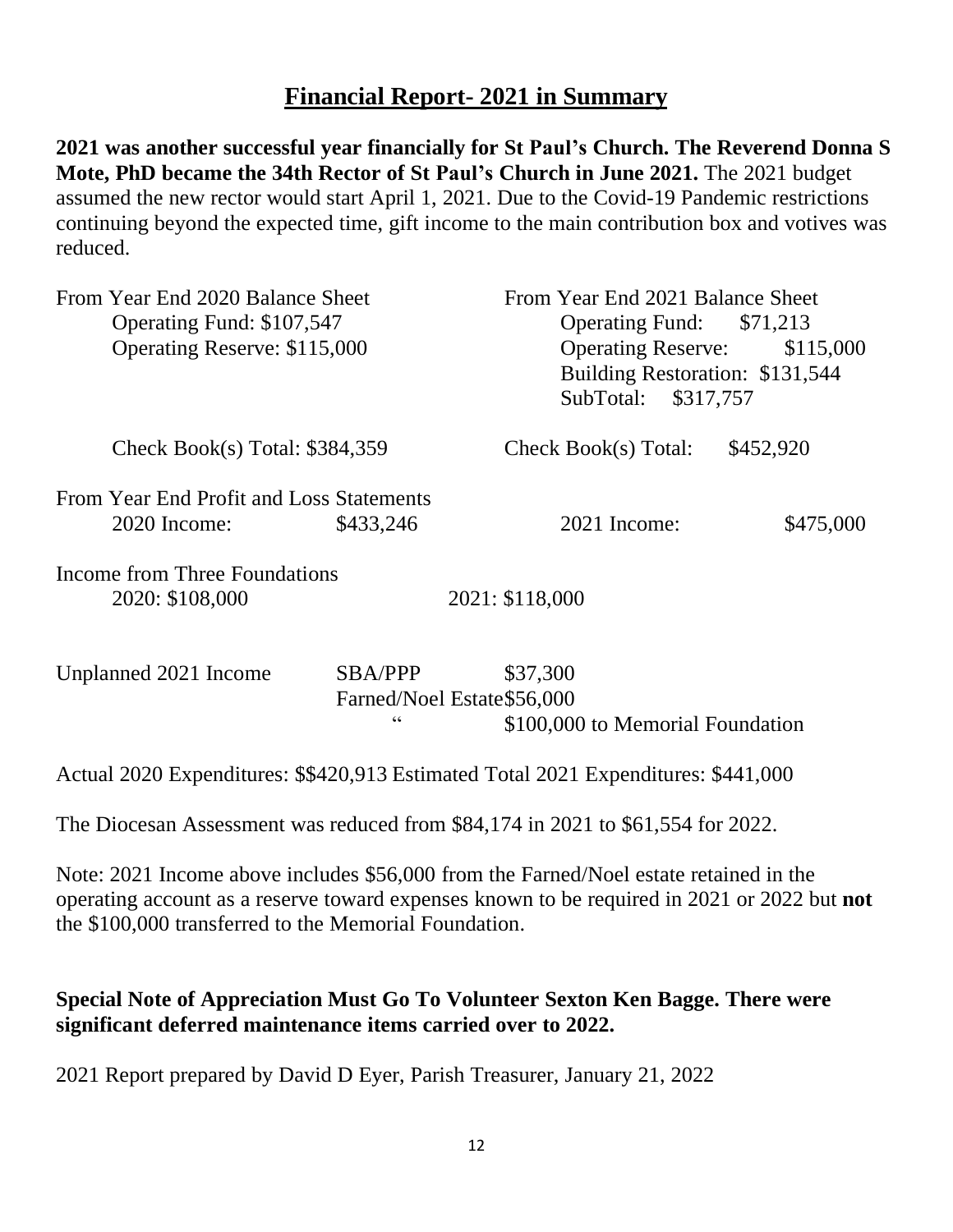## **Adopted Budget for 2022**

## **St. Paul's Key West 2022 Budget**

## **Income and Support**

| <b>Regular Contributors</b>                      | \$            | 300,000.00 |
|--------------------------------------------------|---------------|------------|
| Plate                                            | \$            | 27,000.00  |
| <b>Special Offerings</b>                         | \$            |            |
| Main Box                                         | \$            | 35,000.00  |
| Votives                                          | \$            | 9,000.00   |
| <b>Memorial Fund</b>                             | \$            | 80,000.00  |
| Damascus Fund                                    | \$            | 80,000.00  |
| <b>Facility Rental or Weddings</b>               | \$            | 2,600.00   |
| Special Events & Fundraisers                     | \$            | 20,000.00  |
| <b>Keys Choral Arts Contribution</b>             | \$            | 1,000.00   |
| From Cherry Watson                               | \$            | 20,000.00  |
| <b>From SMCS Concerts</b>                        | \$            | 2,000.00   |
| From Performances at St. Paul's                  | \$            | 1,500.00   |
| Organ Fund & Music Donations                     | \$            | 2,000.00   |
| <b>Impromptu Contribution</b>                    | \$            | 6,000.00   |
| <b>Christian Education Donations</b>             | \$            | 2,000.00   |
| <b>Flower/ Altar Donations</b>                   | \$            | 3,000.00   |
| <b>TRUE Fund contributions</b>                   | \$            | 20,000.00  |
| <b>Rector's Special Assistance Contributions</b> | \$            | 20,000.00  |
| <b>Income Total</b>                              | \$            | 631,100.00 |
| <b>Mission Expenditures</b>                      |               |            |
| Diocesan Assessment                              | \$            |            |
|                                                  |               | 61,554.00  |
| <b>Rector's Salary</b>                           | \$            | 61,124.00  |
| <b>Rector's Benefits - Retirement</b>            | \$            | 27,151.49  |
| <b>Music Director's Salary</b>                   | \$            | 40,076.40  |
| <b>Music Director's Retirement</b>               | $\mathcal{S}$ | 3,606.88   |

13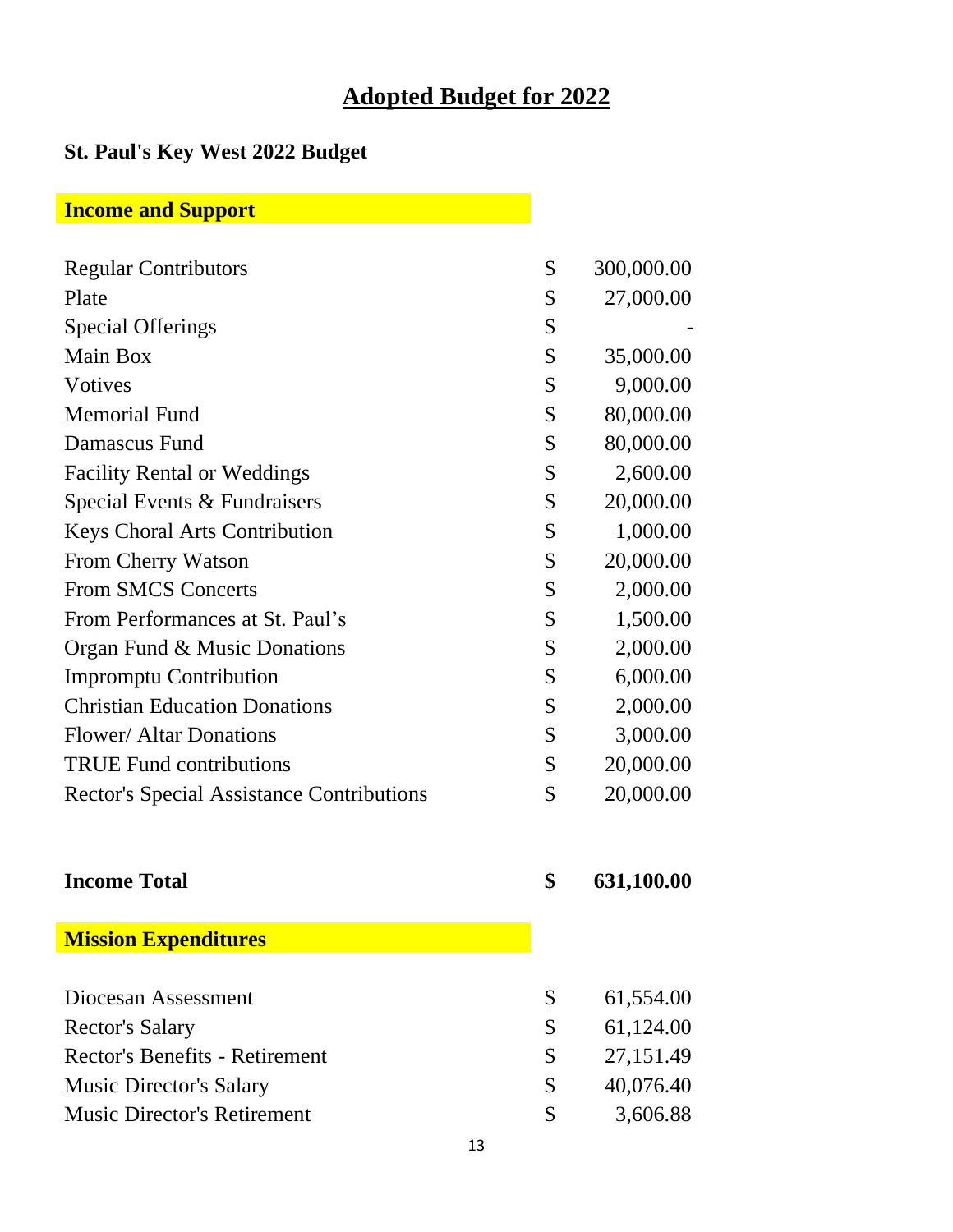| <b>Mission Staff Medical Benefits</b>             | \$<br>42,134.40    |
|---------------------------------------------------|--------------------|
| <b>Christian Education</b>                        | \$<br>2,000.00     |
| <b>TRUE Fund expenditures</b>                     | \$<br>20,000.00    |
| Rector's special assistance expenditures          | \$<br>20,000.00    |
| <b>Community Partnerships Expenditures</b>        | \$<br>2,000.00     |
| <b>Hospitality Expenditures</b>                   | \$<br>1,000.00     |
| <b>Supply Priest</b>                              | \$<br>2,400.00     |
| <b>Clergy Automobile</b>                          | \$<br>3,000.00     |
| <b>Clergy Annual Retreat</b>                      | \$<br>1,500.00     |
| Clergy Cell Phone                                 | \$<br>1,800.00     |
| <b>Supply Organist</b>                            | \$<br>1,000.00     |
| Rector's Housing Equity                           | \$<br>3,000.00     |
| Basic Piano/Organ tuning                          | \$<br>1,500.00     |
| Music for Liturgy                                 | \$<br>14,000.00    |
| Choral library and expenses                       | \$<br>1,000.00     |
| <b>Concert Expenses</b>                           | \$<br>500.00       |
| Organ/Piano Repair                                | \$<br>5,000.00     |
| Artist payments                                   | \$<br>5,000.00     |
| Music Fund Program Items                          | \$<br>7,000.00     |
| <b>Total Mission Expenditures</b>                 | \$<br>327, 347. 16 |
| <b>Support Personnel &amp; Gov Expenses</b>       |                    |
| <b>Administrative Support</b>                     | \$<br>39,000.00    |
| <b>Medical Insurance</b>                          | \$<br>42,942.93    |
| <b>Disability Insurance</b>                       | \$<br>175.00       |
| Life Insurance                                    | \$<br>120.00       |
| <b>Workers Comp</b>                               | \$<br>1,000.00     |
| Clergy SECA                                       | \$<br>4,695.80     |
| FICA & Payroll Taxes Staff                        | \$<br>6,069.11     |
| <b>County Stormwater Fee</b>                      | \$<br>1,250.00     |
| <b>Total Support Personnel &amp; Gov Expenses</b> | \$<br>95,252.84    |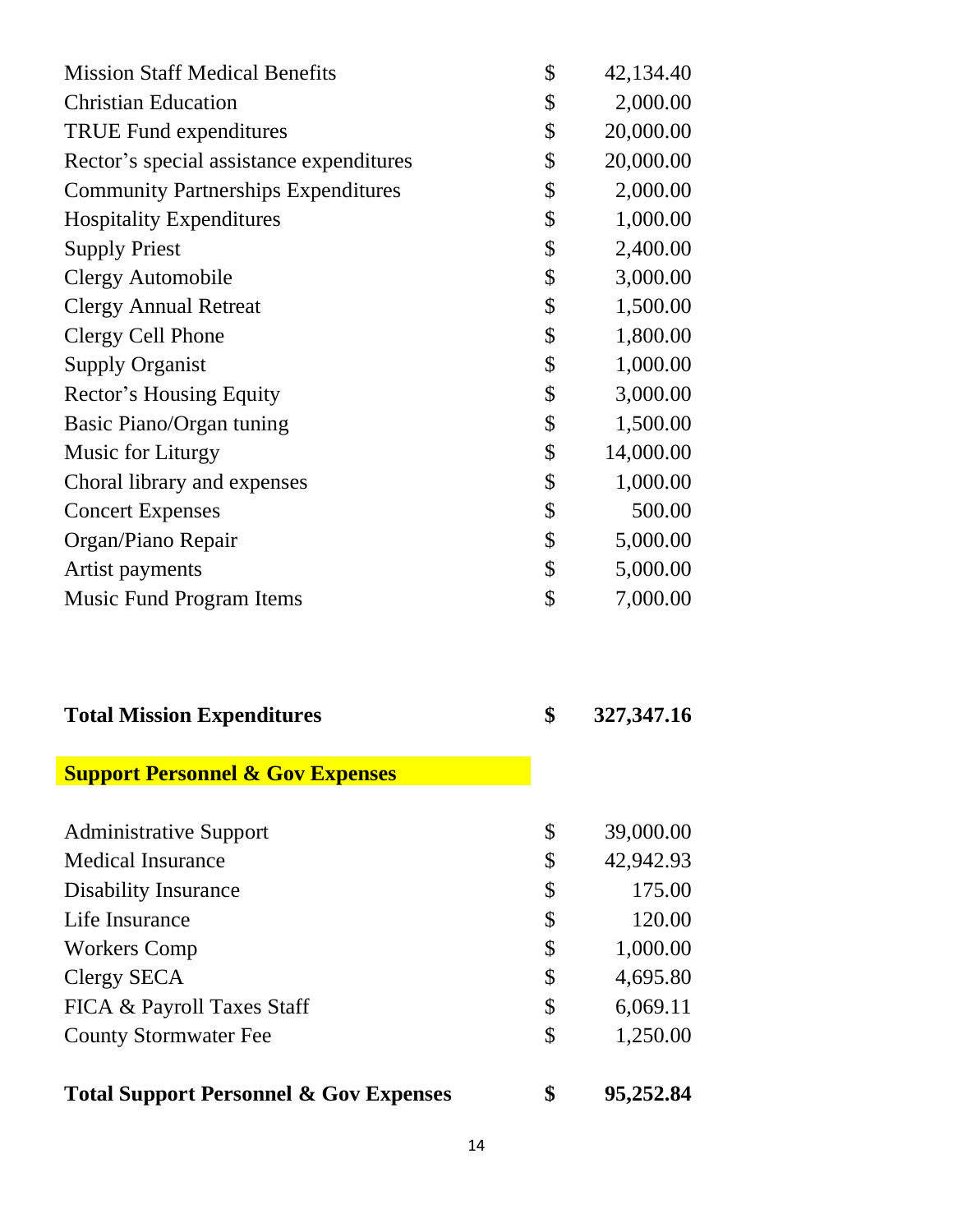#### **Campus, Supplies, Maintenance, Etc**

| Altar and Flowers Expenditures                   | \$<br>3,000.00   |
|--------------------------------------------------|------------------|
| Insurance                                        | \$<br>85,000.00  |
| Cleaning                                         | \$<br>12,000.00  |
| Landscaping                                      | \$<br>20,000.00  |
| Maintenance                                      | \$<br>17,000.00  |
| <b>Utilities</b>                                 | \$<br>35,000.00  |
| <b>Business Expenses</b>                         | \$<br>35,000.00  |
| Bank Fees (including PayPal fees)                | \$<br>1,500.00   |
| <b>Total Campus, Supplies, Maintenance, Etc.</b> | \$<br>208,500.00 |
| <b>TOTAL SUPPORT AND INCOME</b>                  | \$<br>631,100.00 |
| <b>TOTAL EXPENDITURES</b>                        | \$<br>631,100.00 |
| <b>DIFFERENCE</b>                                | \$<br>(0.00)     |

#### **Please go to the next page for budget notes**

The above budget includes expected revenue and expenditures for all church operations OTHER THAN capital improvements and restoration. The budget anticipates that revenue will equal expenses. The church will also, however have carryover funds from 2021 of approximately:

Reserve Fund of \$115,000

Church and Historic Rectory renovation funds of \$135,000, and

Operating Fund estimate of \$50,000.

The church is also expecting an additional grant of approximately \$35,000 for historic rectory restoration. Al the current time the Junior Warden estimates that there are at least \$1,049,550.00 in necessary capital repairs and restoration. Of this, approximately \$80,000 should be expended immediately. This will be done from existing building restoration funds.

It is the intention of the Rector and Vestry to create a long-range planning committee to prepare a capital campaign to meet the capital restoration needs outlined by the Junior Warden.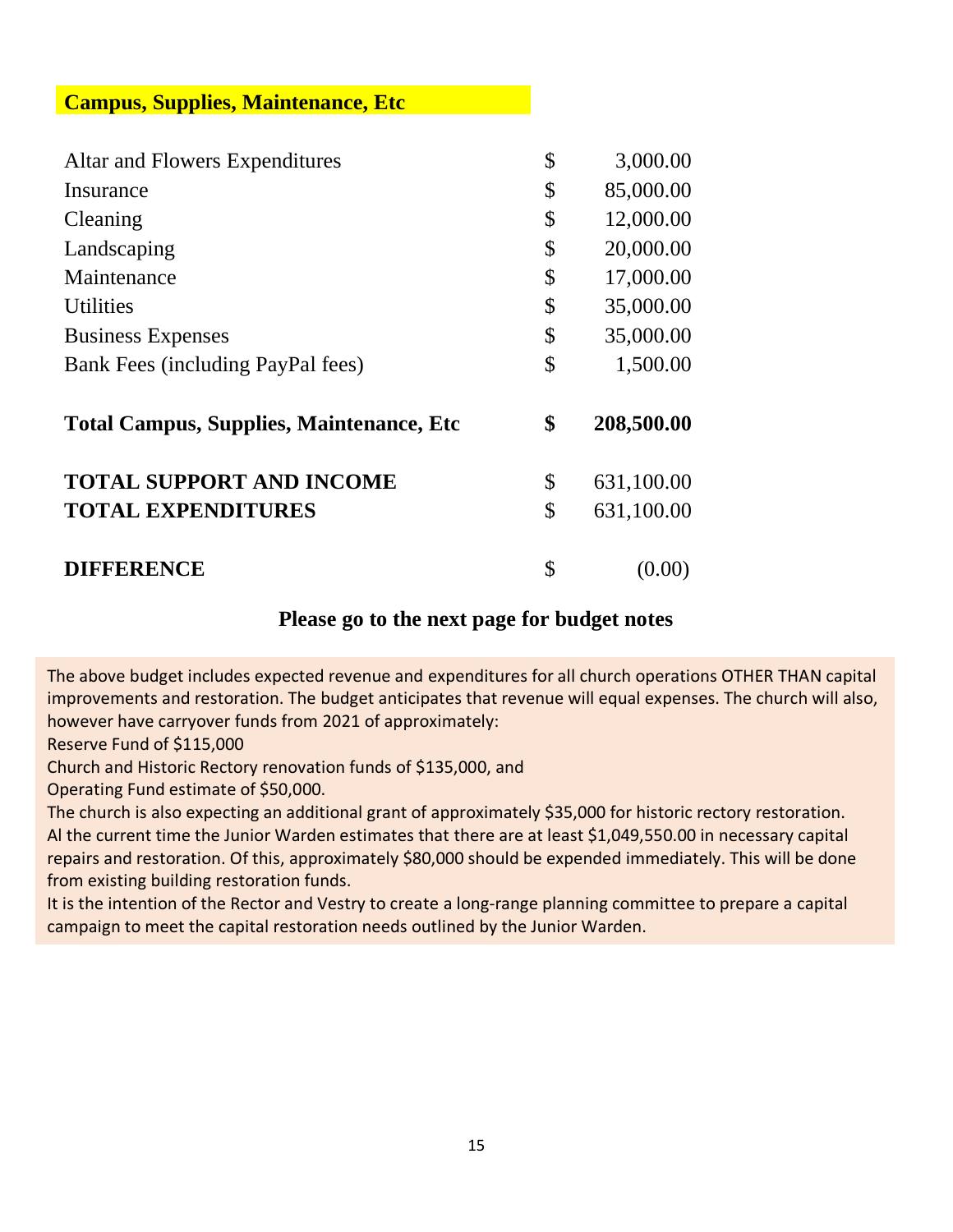## **Report on Attending "On Sacred Ground,"**

A program of readings, videos, and Zoom discussions Developed by the Episcopal Church, and offered to our Deanery by our friends from St. Columba <https://www.episcopalchurch.org/sacred-ground/>

Attending from St. Paul's: Sarah Kindinger, Tammi Hoback, Anne Shaver, and Susanne Woods

Last Fall we four registered for the 10 sessions of this program as led by Marilou Dotson of St. Columba, and greatly appreciated the richness of this reckoning of racism in our cultural history and its lingering effects in our modern culture. We did primarily what is called "white work" learning to see with new eyes our own whiteness, including appreciating the various cultures from which we white Americans derive, and to understand better its relation to the experiences of other Americans, principally Native Americans, Black Americans, Asian Americans, and Hispanic Americans.

The program consists of readings principally from two books, Waking Up White by Debby Irving and Jesus and the Disinherited by the great Black preacher and scholar Howard Thurman. We read other relevant shorter pieces (including sections from books) provided by the web site and also watched a number of videos. These were often thoughtful documentaries from PBS or elsewhere, usually about an hour long, that outlined the history and experiences of non-white cultures. Our ten meetings included prayer, discussion of the assigned materials, and dialogue on how we can grow together as God's people.

This knowledge, though sometimes facing us with harsh realities, was refreshing and exhilarating. It made us appreciate the struggles that all Americans have undergone and that many continue to deal with. It also helped us understand what "systemic racism" means—a reality far from some of the current unfortunate political haggling, and much more simply a recognition of how history places some people in more advantageous positions than others. We were particularly struck by how various government programs, including the GI Bill after World War II and Federal Housing Authority mortgage and banking programs, either inadvertently or perhaps even intentionally prevented certain minority populations from benefitting. We learned to recognize and acknowledge our own biases as nothing to fear, but as part of what makes us human. Our job is to recognize them as best we can, and not let them get in the way of our baptismal promise to "strive for justice and peace among all people and respect the dignity of every human being."

We strongly recommend this program, and hope that members of St. Paul's might be interested in joining one of the programs the diocese regularly sponsors. We would be happy to talk in more detail with anyone who is interested.

Susanne Woods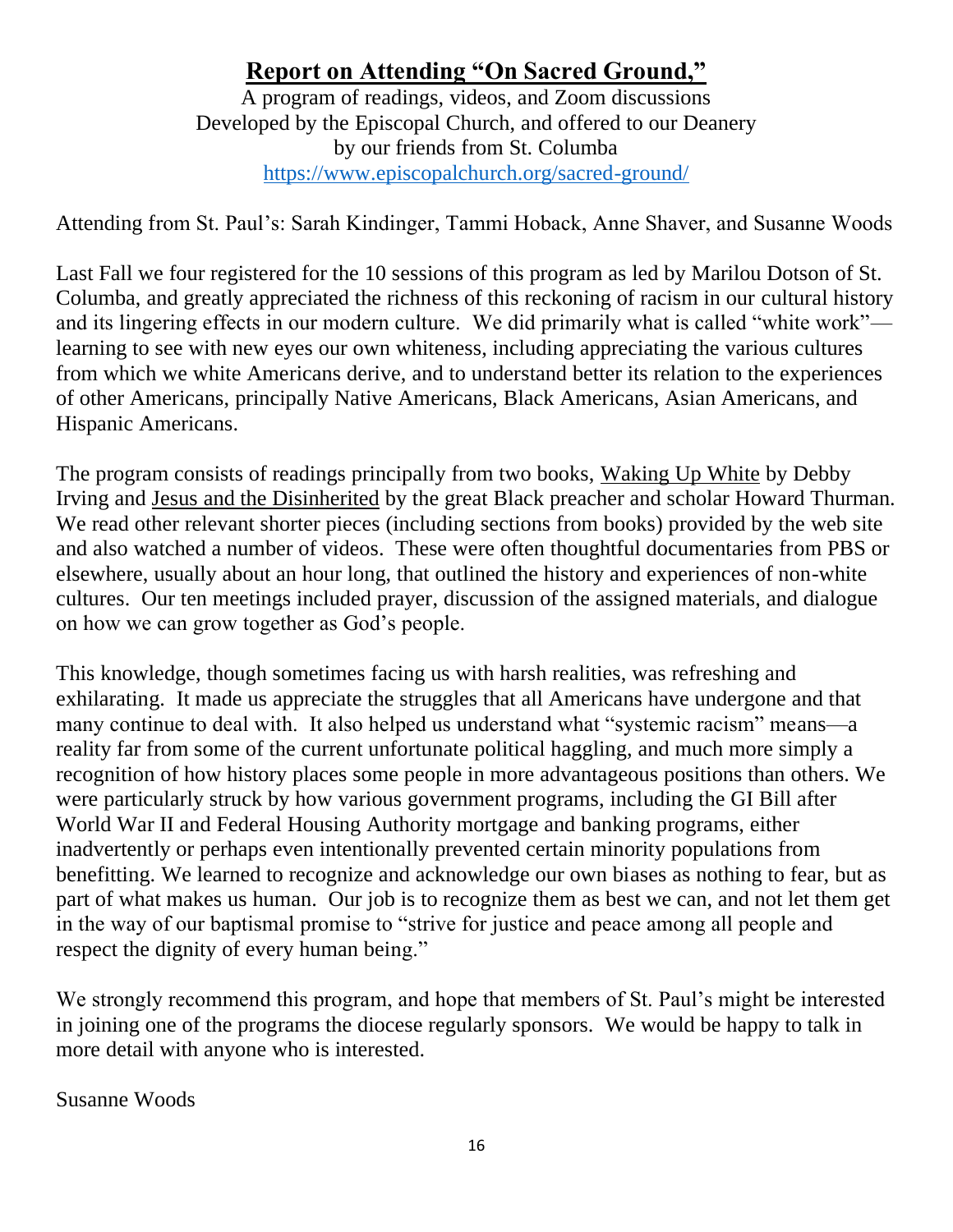#### **Education for Ministry (EfM) Group Report for 2021 <https://efm.sewanee.edu/>**

Participants: Kathleen Bratton, Becky England, Joseph Lyles, Peter Nanos, Wendy Niven, Judy Sandground, Ray Warren, Lilla Whiteside, Susanne Woods.

Education for Ministry (EfM) is a program from the Sewanee School of Theology intended to develop individual lay ministry. St. Paul's sponsored an EfM group from 2011-2014 under the mentorship of Ginger Butler and Wendy Coles, and since 2020 Susanne Woods has mentored a group.

The program has four years of readings and theological investigation leading to a certificate from Sewanee, and participants may begin at the start of any given year and do not need to commit to all four years. Last May we graduated Bill Malpass, who completed his fourth year after participating in the first three years during the earlier iteration. This year six participants (Kathleen, Peter, Wendy, Judy, Ray, and Lilla, plus the mentor) returned for year two, which focuses on the New Testament, and were joined by Becky and Joseph doing the first-year work of reading the Old Testament. The full group participates together in theological reflections and other activities designed to increase our understanding of God's work in the world and in our own lives.

Since EfM now allows hybrid groups to meet in person and on Zoom, we are able to accommodate our snowbird parishioners and any who need to be away from the Keys temporarily. We meet weekly for about two hours, and much prefer meeting in person (in the historic rectory) though we have gotten pretty good at having our absent members present via Zoom. We hope to continue into next year, starting in early September, and would be happy to have others join us then. You are welcome to talk with any of us about the EfM experience.

Susanne Woods

### **Junior Warden's Report by Greta Philips-Ford**

The Saturday Morning Volunteer group met regularly throughout the year and completed many projects. These projects would never have come to fruition without our Volunteer Sexton Ken Bagge. These projects included the replacement of the flagpole and added lighting on the flag at night; repair to the fence and cleaning out the trash on the south side of the property, bricking the walkway (JoJo) to the backside of the property, touch-up painting, cleaning and yardwork at the rectory on Riviera Drive in preparation for our new Rector; replacing the AC window unit in the sacristy; organizing the linens and hanging new blinds in the parish hall; weeding and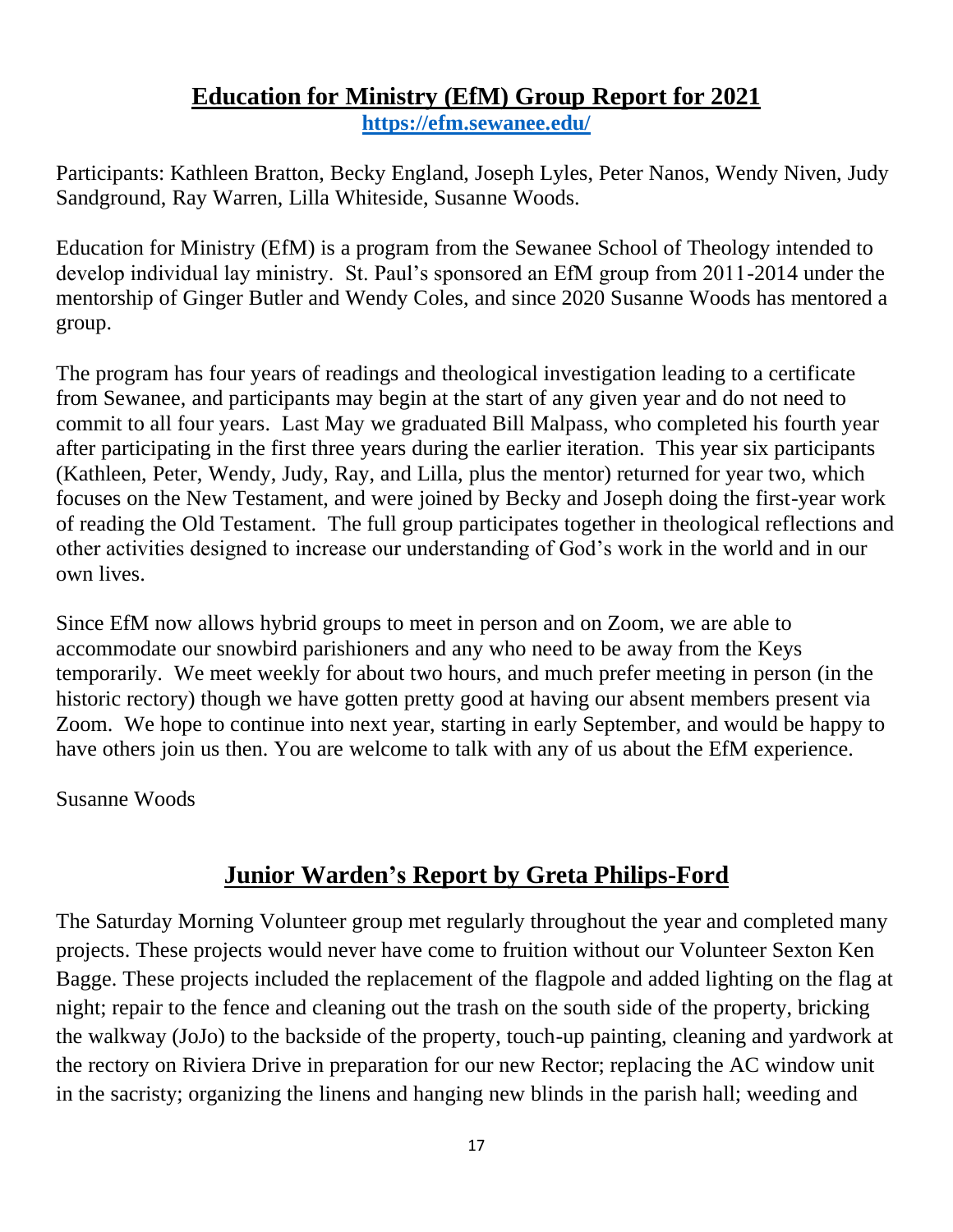planting in the gardens; updating/replacing outside lighting with LED spotlights; making new boards for the liturgical color panels on the high altar; hanging and removing the garland for Advent/Christmas; preparing for hurricane season by installing the hurricane shutters and then removing all of the shutters. THANK YOU to all who have volunteered their time!

The major projects we undertook this year, included the northeast corner of the Church (Sacristy Wall) -- repaired spalling, installed gutter casing, sealed window and painted outside; replaced/sealed all of the cement gutter system on the church; replaced AC unit in the rectory on Riviera; replaced the lighting behind the stained glass windows with LED (two big windows in back and the high altar); repaired/replaced sprinkler heads and repaired the watering system on the property; repaired an emergency leak in piping in the historic rectory; dealt with numerous little issues of the mundane calamities of chickens, iguanas, termites, and homeless folks that keep us entertained.

My year usually starts with a walk through with the architect and construction companies to identify which projects are more desperate than others for repair with bids for the work. The top five for 2022 include the foundation under the kitchen and French doors in the historic rectory; the crack above the stained-glass windows on the south side of the nave; the leak which materialized during our last wedding celebration on the cloister; the cracks in the roof line/cross at the top of the church on the southside; north tower (bell tower) and bells restoration; and the spalling on the south tower! Additional projects include the roof of the historic rectory; siding on the west side of the parish hall; and roof of the shed off the kitchen of the parish hall. As overwhelming as this list may sound, we have accomplished a lot and continue to chip away at our projects, knowing that they will never be finished due to the age and size of our grounds. It is a labor of love and fellowship that is steeped in our history of Key West.

## **Senior Warden's Report by Ray Warren**

2021 was a year of change and renewal at St Paul's. Our previous Rector took leave of us in March of 2019. It was over two years before we called, and the bishop installed, our new Rector. But this past year it finally happened.

I was amazed and gratified by the way our church family worked together and persevered during our period in the wilderness. We were fortunate this past year to have the regular services of the Rev. Lenworth Haughton. And we are overjoyed and blessed by the energy, dedication, and spiritual leadership of our new Rector.

As I complete my three years of vestry service, I see signs of strength and challenges ahead.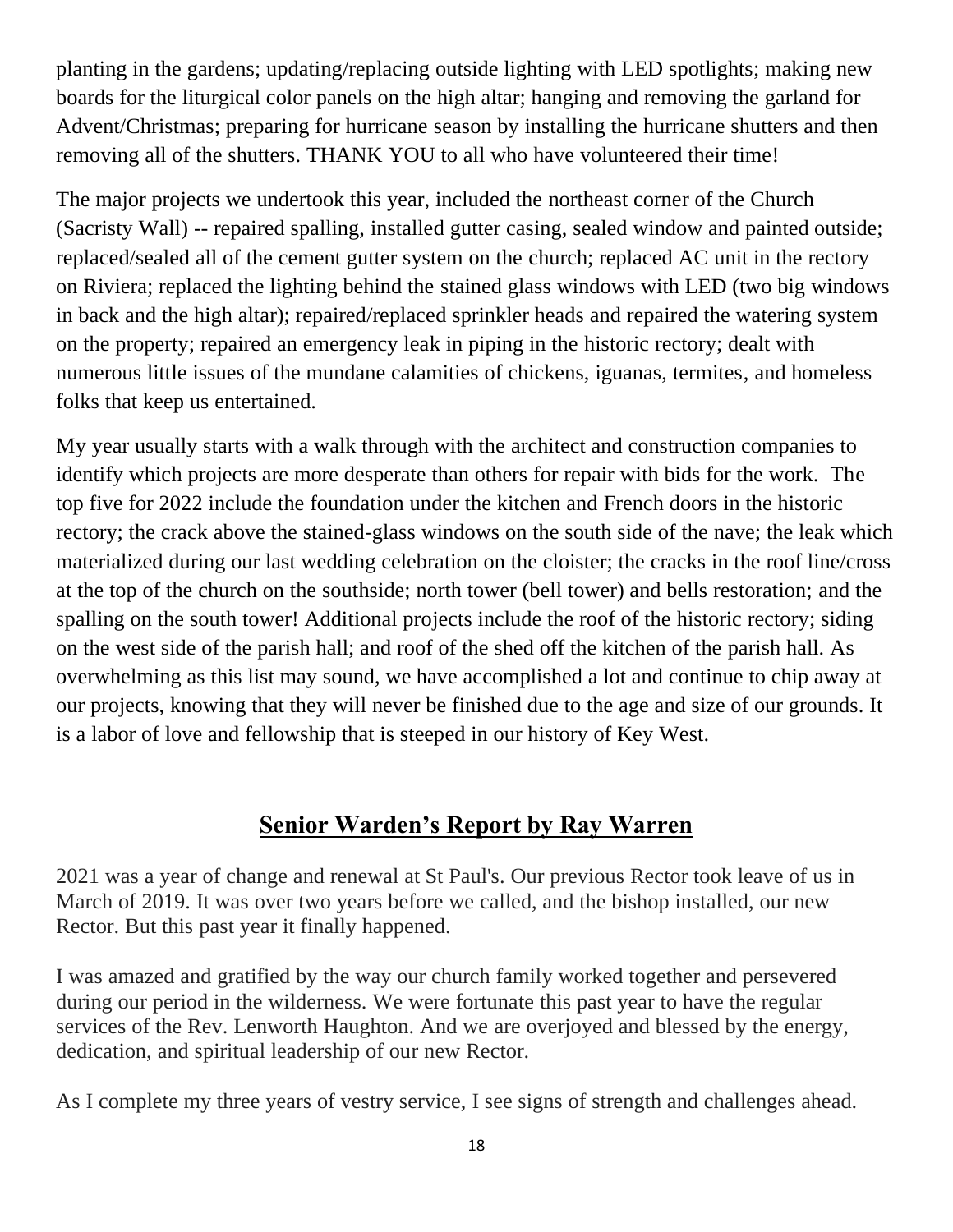Our strength was demonstrated during the time of crisis. Volunteers stepped up to fulfill tasks previously performed by paid staff. This, plus faithful and sacrificial giving, allowed us to get through the past two years with a strengthened financial situation. We are actually fiscally stronger than we were before the crisis began.

A combination of investment (that sacrificial giving made possible), and a significant amount of volunteer labor, has transformed the church campus. In terms of maintenance, appearance, and structural soundness it has not been in such good condition for many, many years.

Sunday and Wednesday worship has been invigorated and renewed. New ways of expressing our faith, such as chalking the doors at Epiphany, help us connect to age old traditions of our faith.

There is a palpable sense of excitement and anticipation as we move forward. But there are also challenges ahead. We remain very thin on volunteers during the summer months. Padre Donna is doing an amazing job reaching out to the community, such that St. Paul's is becoming known to new generations of residents. But we must all do more to attract and minister to the full-time resident population, which is largely unchurched. This is important, both because the community needs the Gospel, and because we need a bigger year-round congregation to proclaim it properly.

Covid-19 has made it nearly impossible to have the kind of social events that we need to build community. If, God willing, the pandemic recedes, I hope leaders going forward will put a high priority on social and interactive events to allow us to strengthen the social bonds that hold us together.

Covid-19 also struck a blow in terms of Christian education and formation. It is wonderful to see formal baptism and confirmation preparation classes. But as soon as conditions warrant, we will have to build both adult and children's educational opportunities. Our Rector will, of course, lead this effort. But she will need every bit of hands-on assistance that we can offer.

Finally, because it's been decades since the last major building restoration, we will need to tackle very significant projects in the next few years -- including repair of the bell tower so that our chime of bells can ring again, and the continuing restoration of the historic rectory.

All of us will be called upon and should pray to give financial resources for these efforts. But I believe that there's also strong community support for preserving the physical campus of an iconic Key West landmark. We will also need people who are willing to go out into the community and make presentations to people of other faiths, or no particular faith, about the entire community's stake in preserving this important historical and community landmark.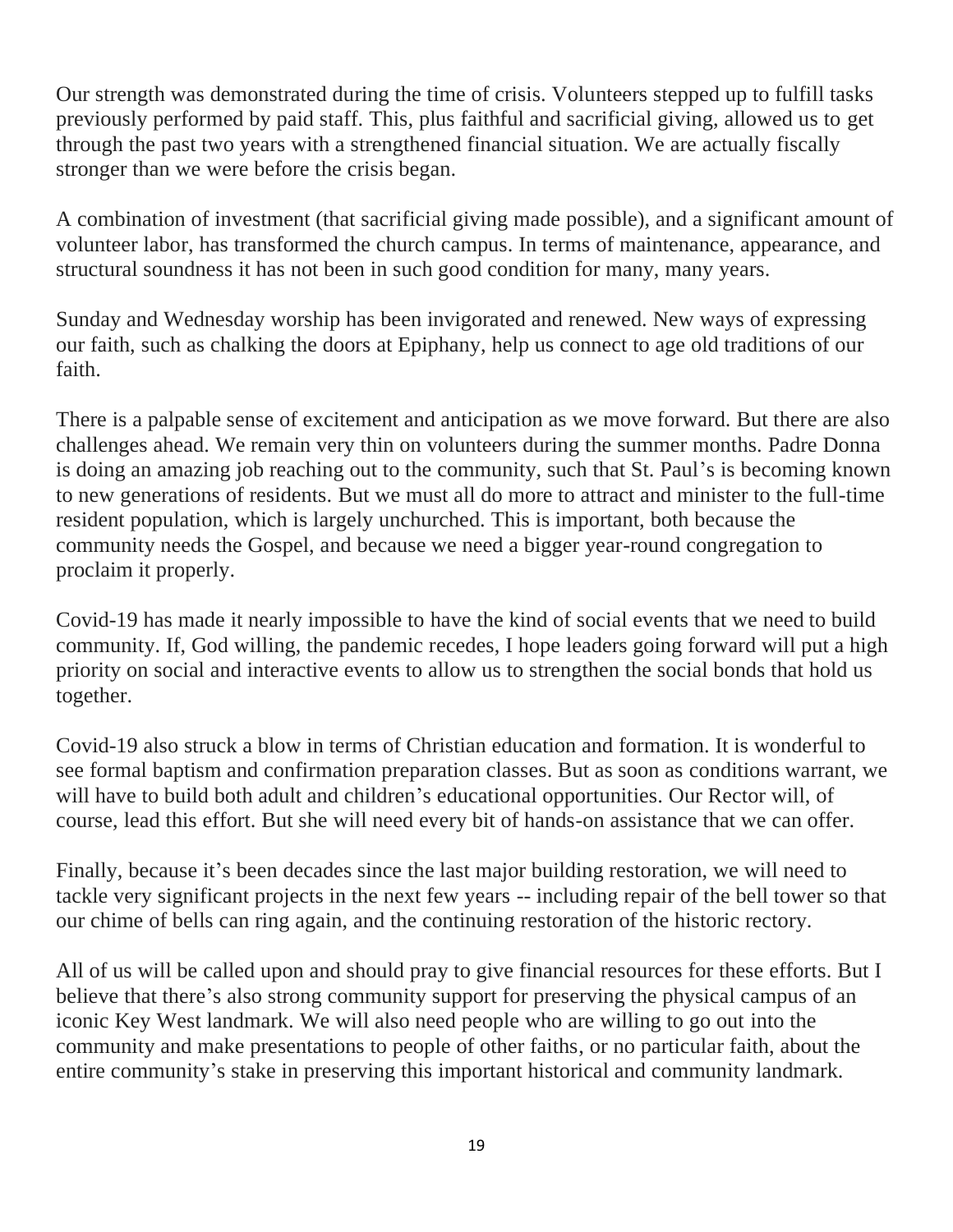I am grateful to everyone who helped me, prayed for me, and encouraged me during our time of change. Moreover, I'm confident that our congregation will help, pray for, and encourage our new Rector, and our newest vestry members, in accomplishing what we must do next to ensure that Saint Paul's will always be a center of faith and healing on this island.

#### **Director of Music – Tim Peterson**

My 5th anniversary as the director of music at St Paul's was this past November 2021, and it is hard to believe all that has happened in those five years. I think that it is fair to say that we enhanced the music program and outreach to our community substantially during this time. We started the Southernmost Chamber Music Society, back in the summer of 2017. We grew the number of our self-produced concerts (Performance St Paul's) to the average of 4 per season. This season, we will produce or host 20 concerts in our beautiful space. We have had nearly 50 organ recitals since the onset of COVID. We have added new chests and 7 new ranks of pipes at the rear of the nave, our gallery organ. We have been gifted 3 beautiful grand pianos in the past 2 ½ years. We have moved a beautiful ebony 5'10" grand piano from the historic rectory to the Eaton Street side in the nave, to accommodate a new 5'11" Brazilian cherry grand piano that now sits in the living room of the historic rectory. We were also so thankful to be gifted the beautiful cherry Yamaha Grand piano from the estate of Chuck Hammond. Chuck wanted us to have it, and Joseph Lyles made sure of it. We are thankful to have it in the choir room where it is used every week.

There have been many challenges that we have faced over these past several years. We all know of them. One of the most challenging was to present a meaningful worship experience while we were closed to congregational worship. Dean and I quickly took up the cause to make sure that each week the service was streamed and made easily available to our church family and friends near and far, both on Facebook (which is LIVE), and our YouTube channel (since Christmas, our services are broadcast live on both of these social media channels). There are so many 'thank yous' that need to be recognized for making this happen. From the very generous gift from Joseph Lyles, in memory of Chuck Hammond, which allowed us to purchase all of the hardware, and labor costs for installation, to Ben Pegg, who is our organ tuner, all around sound guy, who continues to give of his expertise, after the job has been completed, to Mike Kindinger, who is THE GUY behind the cameras since we went live at Christmas time, to my right hand man, dear friend, and cantor of St Paul's, Dean Warden. Each week, for the past 2 years, he presented to you a voice solo as special music, HE WAS the man behind the camera when we started streaming on March 22, 2020. We both did 'jobs' that were nowhere in our job descriptions (thank GOD neither of us have any!), or in our areas of expertise. But I know that you can agree, we are blessed to have him at St Paul's, as a cantor, a member, a friend, AND a vestry member. Thank you, thank you, thank you, Dean!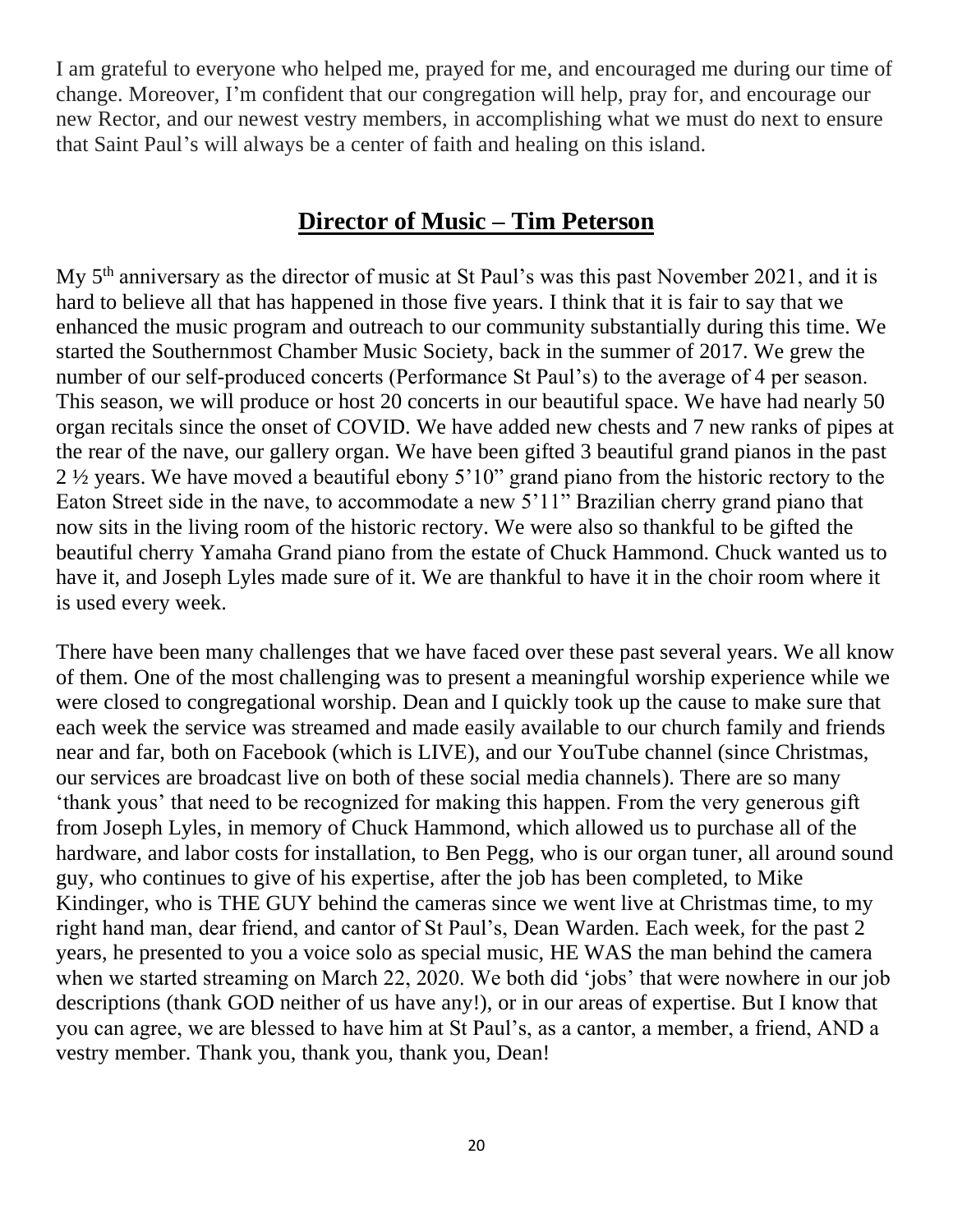I am so thankful for every member of the choir. Choirs are the backbone for so many parishes. They lead in so many more ways than just leading the congregation with the liturgy, psalms, and hymns. Each of them are leaders of this congregation too. I thank them for their support, their joy, and their joyful noise.

Finally, both Brian and I are truly thankful that we are in Key West; it was a dream for many years. We are thankful that we were so welcomed the first Sunday that we came to church. I am so thankful that I was asked to be your director of music, and I thank GOD for ALL the opportunities that have been sent my way.

Soli Deo Gloria, Tim Peterson

## **Rector's Report – The Reverend Donna S Mote, PhD**

It's my privilege and pleasure to serve as the 34<sup>th</sup> rector of St Paul's, Key West. I give great thanks to God for the opportunities of service in this ministry context and to the people of St Paul's for your partnership and companionship in our common work.

Particularly, I express my thanks to the search committee who recommended me to the vestry, the dedicated members of the vestry with whom I've worked since my arrival, and the amazingly dedicated Ray (senior warden), Greta (junior warden), Tim (director of music), Ken (volunteer sexton), and Lisa (part-time parish administrator), as well as all the volunteers serving in a variety of ministries who keep things moving forward.

Since arriving in late May 2021 and being installed on June 5, 2021, I have had the opportunity to meet many of the members and communicants of St Paul's in person. There are many, many persons whom I have not yet met, largely because of ongoing COVID-19 concerns. I look forward to more in-person meetings with more folks as our season of life and ministry together progresses.

The "in-a-nutshell" version of my report is this:

- 1) I am creating a strategic planning committee/group to develop our strategies around two key areas of life and ministry that are crucial to our mission of restoration and reconciliation:
	- a. growing the endowment(s) of St Paul's to support a total restoration of the historic buildings on campus and provide for their ongoing, proactive maintenance in the decades to come (this will involve a capital campaign) and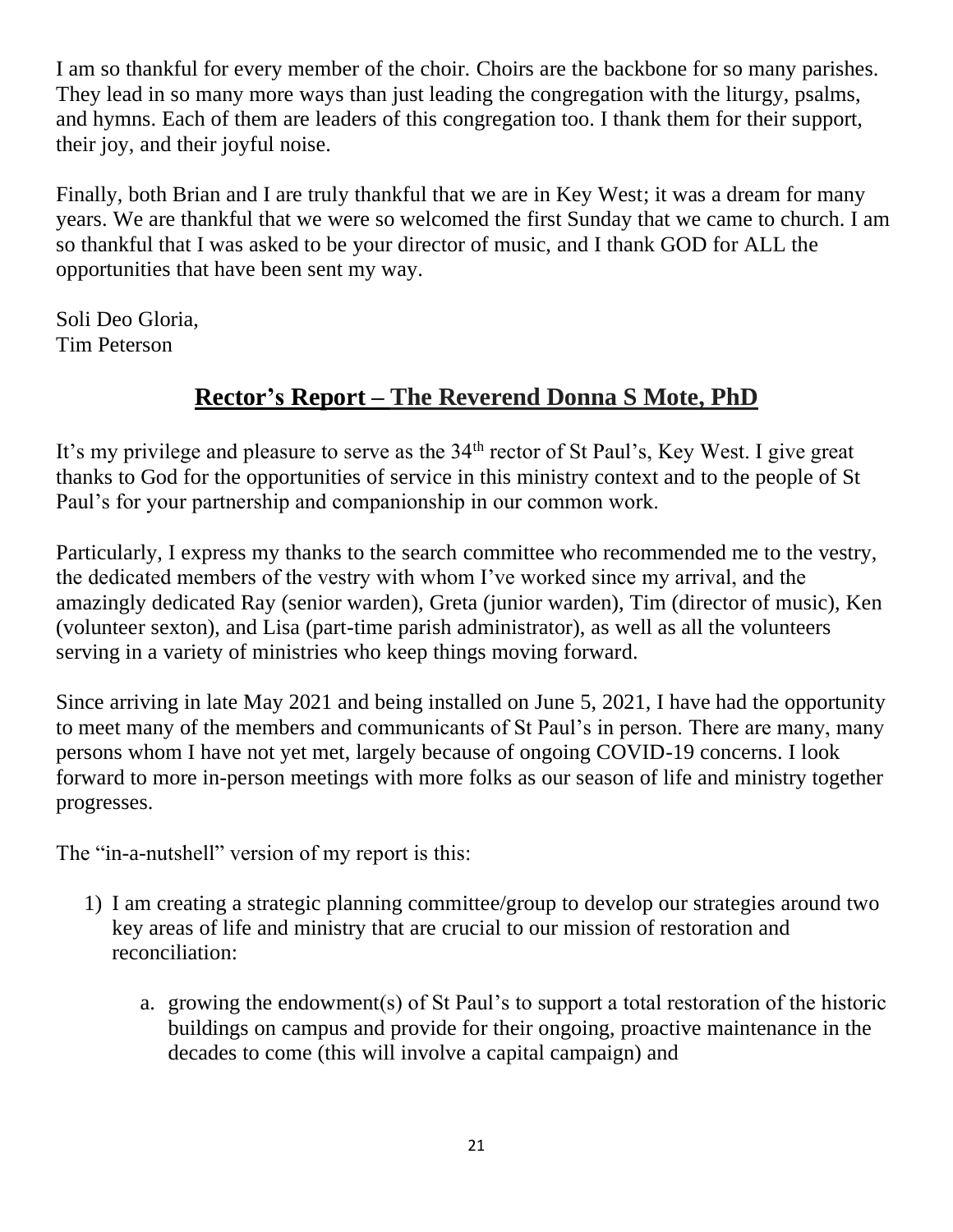- b. developing our total ministry approaches not only on the campus of St Paul's but in various locations (in-person, virtual, and hybrid) in the community of Key West and the Lower Keys.
- 2) I am focusing on increasing capacities to support our mission of restoration and reconciliation in various areas of ministry and administration.

A fuller explanation of what's summarized in the above nutshell version follows.

We are living in a time of great transition not only for St Paul's but also for the entire Episcopal Church and the worldwide Church across traditions and denominations. Every 500 years the Church has moved through one of these periods of great change and multiple challenges.

Some 500 years after the earthly ministry of Jesus the Christ, Pope Gregory the Great oversaw several changes and adaptations that revived the floundering Jesus Movement (including the development of Gregorian chant). About 1,000 years after the time of Jesus, the Great Schism resulted in the Church dividing East and West. Around 1,500 years after Jesus' time, beginning specifically in 1517, the Church in the West entered the Great Reformation (as distinct from the smaller reforms happening continuously).

And now, 505 years after the Great Reformation began, we find ourselves in the midst of another barrage of changes, some more and some less obvious. Some are calling this critical period of transition(s) we are living through the Great Emergence. It remains to be seen exactly what may emerge in the life of Christ's one holy catholic and apostolic Church. We are living into it.

At each of the 500-year intervals, changes in the Church have happened simultaneously and in response to changes in the cultures and contexts in which the Church is embedded. Particularly, changing technologies have impacted the Church as well as cultures. In the invention of movable type by Gutenberg and the cultural changes unleashed by the printing press 500 years ago, we find a point of comparison in the nearly uncountable number of ways the development of the internet has impacted our culture and our lives in the last few decades.

Each time around in these 500-year shifts, the Church has let go of forms and methods and models that no longer serve, held onto what is truly essential, namely, the mission and the movement, and moved forward into God's unfolding future. Each time around, our Christian forebears have had to decide if they were more devoted to familiar forms they were used to or to the mission of the Church and the Savior who inaugurated it. Now it is our turn.

Applied locally, we can see that the ministry context of Key West and the Lower Keys has changed significantly in the last few decades. As we enter the official Key West bicentennial year, we recall how the industries that have sustained life and lives on this island have continued to evolve and change over the past two centuries.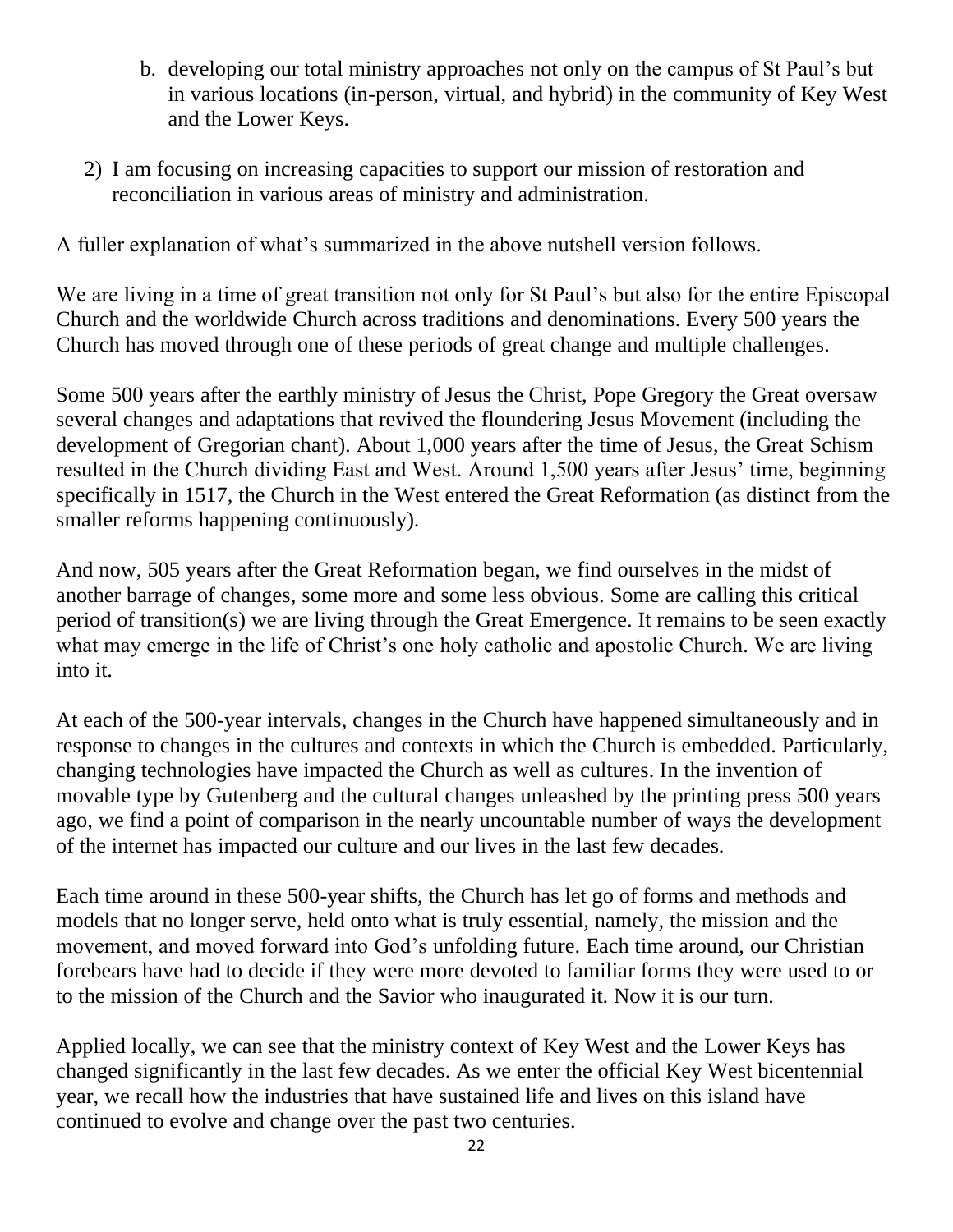St Paul's, founded only ten years after Key West, has been a constant and integral part of life here across the decades. This is the case because St Paul's has adapted and changed in crucial ways throughout the years.

We can easily see that our mission as a parish of the Episcopal Church in the Diocese of Southeast Florida continues to be "to restore all people to unity with God and each other in Christ" (BCP, 855). And we can see that the ways in which we live out that mission have changed and are changing.

The mission is one of restoration and reconciliation. To put it quite briefly and specifically as it falls to us now: restoring relationships and restoring historic structures.

Thousands of people find their way to St Paul's each year. Some visit the nave for a few minutes as tourists. Some find a new congregational home as year-round or seasonal residents. Some become involved in one or more ministries or educational opportunities. Some receive assistance at a crucial moment that sustains their life. Some walk through the campus on their way to and from work. Some rest in the middle of a work shift or day of sightseeing in the courtyard or memorial garden. Some attend concerts and cultural events as well as services; some only attend concerts and cultural events; some only attend services.

In all of these uses and encounters, people are coming to St Paul's campus. Our ministries of beauty and hospitality and liturgy are crucial, compelling, and ongoing. They are part of our mission of restoring and strengthening relationships.

Some thirty years since the last restoration of the church building, we find ourselves the stewards of five total buildings (including the Riviera Drive rectory), three of which are over a century old. In order to continue all of these vital expressions of ministry that happen on the campus and perhaps add to them, we must plan strategically for a comprehensive restoration of the historic buildings. And, we must build the endowment(s) of St Paul's sufficiently so that proactive, ongoing maintenance of the campus is part of our regular work. In this way, future restoration will be ongoing; maintenance will not be deferred until we face crisis situations.

We live our life as a congregation and a community in Key West and the Lower Keys as seven living generations (Greatest, Silent, Boomers, X, Millenials, Z, Alpha). Not all these generations think about things in the same ways, and the life experiences of individuals in each generation vary considerably from that of their own age peers as well as from those of people in other generations.

Generations after the Baby Boom do not think about or participate in institutions in the same way as previous generations. Formal membership is not necessarily something they want. Ownership of real property is not the same kind of orienting value for them as for previous generations. Their desires for programs and approaches to programmatic offerings are also